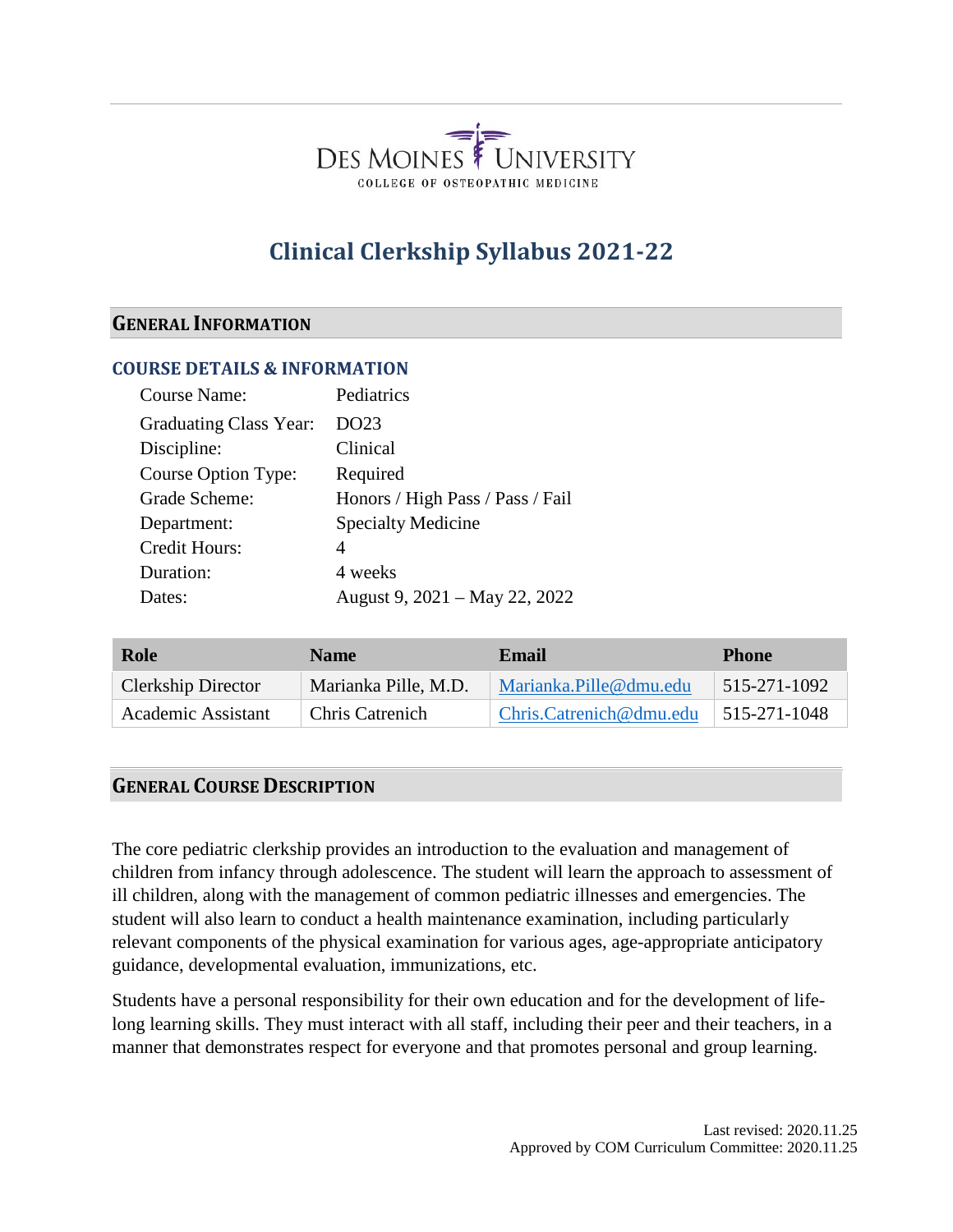The table below defines each of the seven competency domains set forth by the AOA.

| <b>AOA Core Competencies</b><br><https: core-competencies="" corecompetencyreport2012.pdf?sfvrsn="4" default-source="" docs="" www.aacom.org=""></https:> |                                                                                                                                                                                                                                                                                                                                                     |  |  |  |
|-----------------------------------------------------------------------------------------------------------------------------------------------------------|-----------------------------------------------------------------------------------------------------------------------------------------------------------------------------------------------------------------------------------------------------------------------------------------------------------------------------------------------------|--|--|--|
| I. Osteopathic Principles and<br>Practices                                                                                                                | Students will provide osteopathic care to patients that supports the promotion of health and delivery of<br>compassionate, appropriate, and effective treatment of disease based on patient information and<br>preferences, evidence-based medicine, and clinical judgment.                                                                         |  |  |  |
| II. Medical Knowledge                                                                                                                                     | Students will demonstrate knowledge of established and evolving biomedical, clinical, epidemiological,<br>and psychosocial/behavioral concepts and their application to patient-centered care.                                                                                                                                                      |  |  |  |
| III. Patient Care                                                                                                                                         | Students will demonstrate best practices in the delivery of patient-centered care with respect to data<br>gathering and documentation, determination of differential diagnoses and treatment planning,<br>implementation of clinical procedures, and the provision of clinical services consistent with health<br>promotion and disease prevention. |  |  |  |
| IV. Interpersonal and<br><b>Communication Skills</b>                                                                                                      | Students will demonstrate effective listening, speaking, writing, and nonverbal communication skills<br>with patients or other members of the health care and academic environment.                                                                                                                                                                 |  |  |  |
| V. Professionalism                                                                                                                                        | Students will conduct themselves with poise, courtesy, honesty and responsibility when dealing with<br>patients or other members of the health care and academic environment. Students will engage in self-care<br>and regulation in order to maintain a productive career in medicine.                                                             |  |  |  |
| VI. Practice-Based Learning<br>and Improvement                                                                                                            | Students will appraise, assimilate, and apply scientific evidence to the care of their patients. They will<br>engage in self-evaluation and life-long learning to ensure optimal patient outcomes.                                                                                                                                                  |  |  |  |
| <b>VII. Systems-Based Practice</b>                                                                                                                        | Students will demonstrate a knowledge of health care systems and the resources available to provide<br>comprehensive quality patient care and processes to deal with impediments to patient safety, quality, and<br>access to care.                                                                                                                 |  |  |  |

This course assesses associated AOA competencies and sub-competencies as noted in the table below.

#### **Course Goals, Outcomes & Competencies**

The goals of this course are to develop a general competency regarding:

- 1. Build confidence in examination skills and familiarity with important findings at different ages.
- 2. Recognize common pediatric illnesses, order and interpret necessary testing, and develop a treatment plan.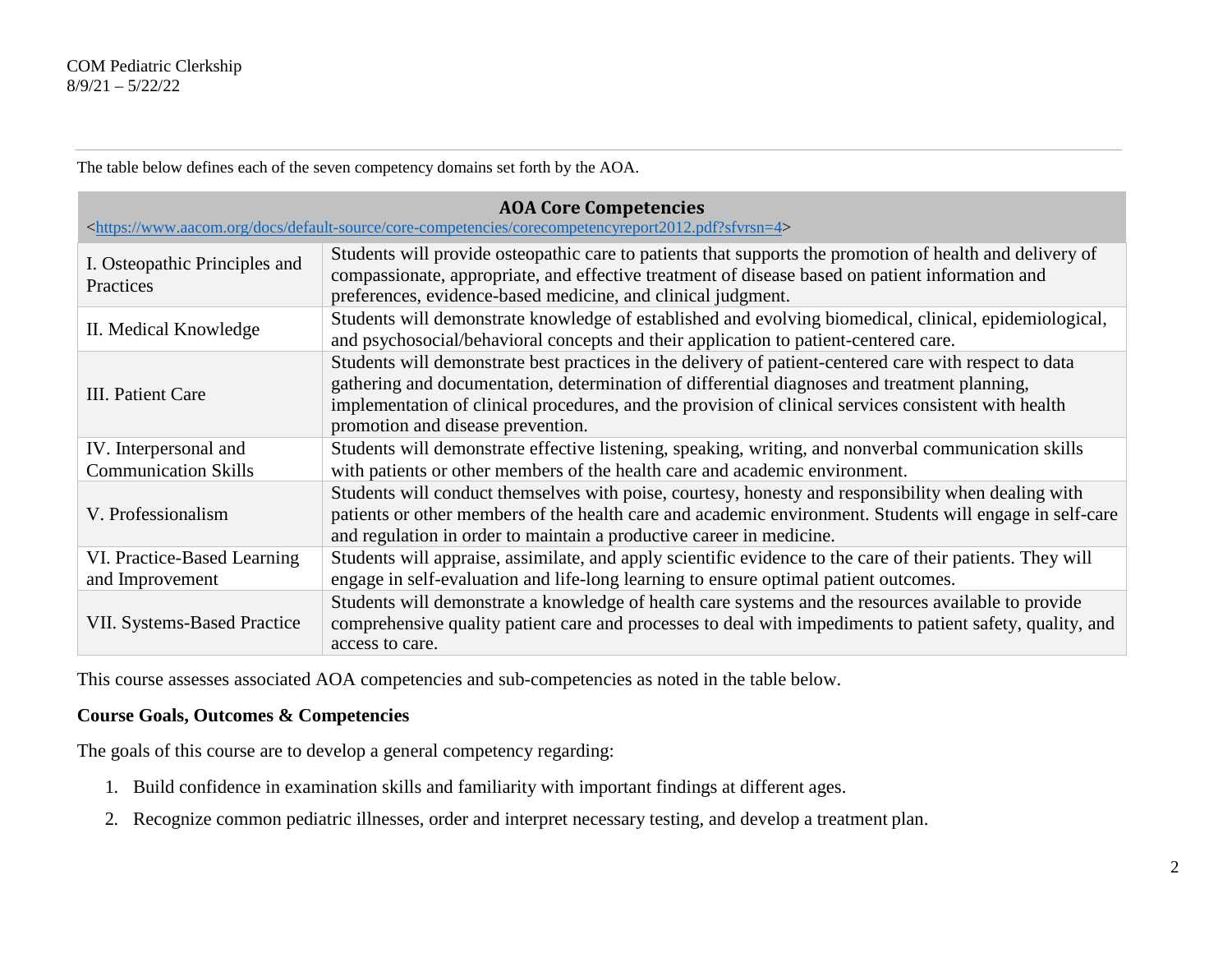COM Pediatric Clerkship

8/9/21 – 5/22/22

- 3. Recognize the importance of routine well child care, anticipatory guidance, and immunizations in preventing illness andinjury; describe the components of well child care at various ages.
- 4. Establish familiarity with developmental milestones.
- 5. Develop proficiency in interviewing patients and their families, establishing rapport and shared decision making
- 6. Explain the role of the pediatrician in advocacy both for individual patients and for children as a population.

| <b>Learning Outcome</b>                                                                                                                                      | <b>AOA/AACOM</b><br><b>Competencies</b>                                                                                                                                                   | <b>EPAs</b>    | <b>Instructional</b><br><b>Methods</b>                                                                                                                                                                               | <b>Assessment Methods</b>                                                                                                                      | <b>Resources</b>                                                                                                                                                                    |
|--------------------------------------------------------------------------------------------------------------------------------------------------------------|-------------------------------------------------------------------------------------------------------------------------------------------------------------------------------------------|----------------|----------------------------------------------------------------------------------------------------------------------------------------------------------------------------------------------------------------------|------------------------------------------------------------------------------------------------------------------------------------------------|-------------------------------------------------------------------------------------------------------------------------------------------------------------------------------------|
| Design a diagnostic<br>approach for common<br>pediatric diseases and<br>complaints using findings<br>from history and physical<br>to inform decision-making. | I.4.a, I.4.b, I.4.c,<br>I.4.e, II.3.a,<br>II.3.c, II.3.d,<br>III.1.g, III.1.k,<br>III.2.a, III.2.b,<br>III.2.c, IV.4.a,<br>IV.4.b, V.3.c,<br>V.5.e, VI.4.a,<br>VI.4.c, VI.4.d,<br>VII.3.b | $\overline{2}$ | Case-Based<br>Instruction/Learning<br>Clinical Experience -<br>Ambulatory<br>Clinical Experience -<br><b>Inpatient Conference</b><br><b>Independent Learning</b><br><b>Lecture Peer</b><br>Teaching<br>Preceptorship | <b>Clinical Performance</b><br>Rating/Checklist<br>Exam - Nationally<br>Normed/Standardized,<br>Subject<br>Narrative Assessment                | <b>Clinical Correlation</b><br>Educational<br>Technology<br>Electronic<br>Health/Medical<br>Record (EHR/EMR)<br><b>Real Patient</b><br>Printed Materials (or<br>Digital Equivalent) |
| Interpret the growth chart<br>and recognize when<br>abnormal growth reflects<br>systemic disease.                                                            | I.1.a, I.4.b,<br>III.1.g, III.1.h,<br>III.1.k                                                                                                                                             | 2, 3           | Clinical Experience -<br>Ambulatory<br><b>Clinical Experience</b><br>- Inpatient<br>Independent<br>Learning<br>Preceptorship                                                                                         | Clinical<br>Documentation<br>Review<br><b>Clinical Performance</b><br>Rating/Checklist<br>Exam – Nationally<br>Normed/Standardized,<br>Subject | Electronic<br>Health/Medical<br>Record<br>(EHR/EMR)                                                                                                                                 |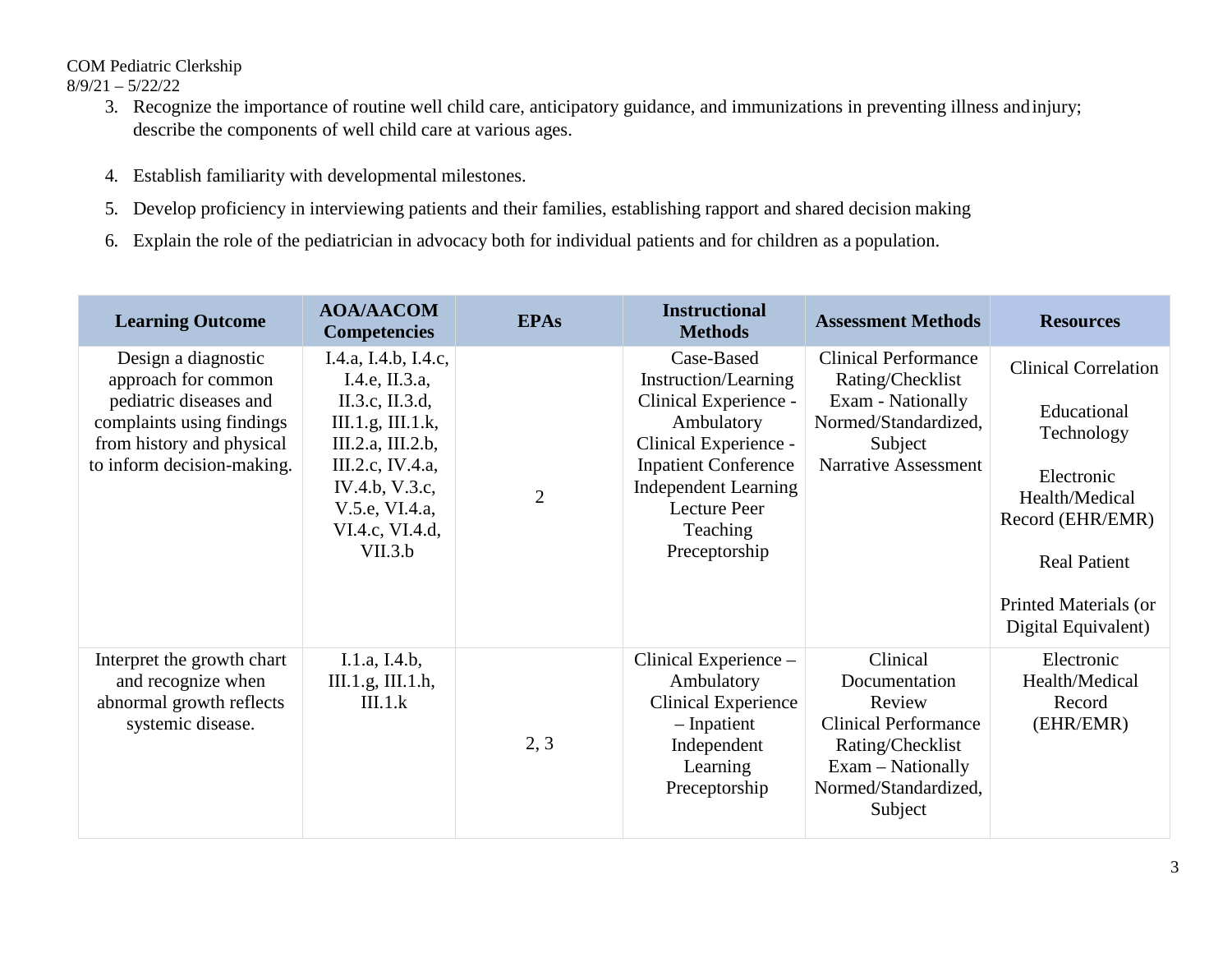| <b>Learning Outcome</b>                                                                                                                                                                                                                                                                                                                              | <b>AOA/AACOM</b><br><b>Competencies</b>                                                                                    | <b>EPAs</b>    | <b>Instructional</b><br><b>Methods</b>                                                                                                                                                                          | <b>Assessment Methods</b>                                                                                                                                                                       | <b>Resources</b>                                                                                         |
|------------------------------------------------------------------------------------------------------------------------------------------------------------------------------------------------------------------------------------------------------------------------------------------------------------------------------------------------------|----------------------------------------------------------------------------------------------------------------------------|----------------|-----------------------------------------------------------------------------------------------------------------------------------------------------------------------------------------------------------------|-------------------------------------------------------------------------------------------------------------------------------------------------------------------------------------------------|----------------------------------------------------------------------------------------------------------|
| Perform an age-appropriate<br>physical exam, recognizing<br>findings specific to<br>different age groups and<br>presenting complaints.                                                                                                                                                                                                               | I.3.b, I.4.a, III.1.d,<br>III.1.f, III.1.g,<br>III.3.a, V.2.a                                                              | $\mathbf{1}$   | Clinical Experience -<br>Ambulatory<br><b>Clinical Experience</b><br>$-$ Inpatient<br>Demonstration<br>Preceptorship                                                                                            | <b>Clinical Performance</b><br>Rating/Checklist<br>Narrative Assessment<br><b>Oral Patient</b><br>Presentation                                                                                  | <b>Real Patient</b>                                                                                      |
| Summarize common<br>clinical findings in child<br>physical and sexual abuse<br>and explain the approach to<br>management.                                                                                                                                                                                                                            | III.1.g, III.6.c,<br>V.2.a, V.3.e,<br>V.4.h, V.6.a,<br>V.6.c, VI.5.e,<br>VII.4.e, VII.5.a,<br>VII.5.c, VII.5.e,<br>VII.5.f | 1, 2, 3        | Case-Based<br><b>Instruction/Learning</b><br><b>Clinical Experience</b><br>- Ambulatory<br><b>Clinical Experience</b><br>$-$ Inpatient<br>Independent<br>Learning<br>Preceptorship<br>Self-Directed<br>Learning | Exam - Nationally<br>Normed/Standardized,<br>Subject                                                                                                                                            | <b>Clinical Correlation</b><br>Educational<br>Technology                                                 |
| Choose appropriate<br>medications for common<br>pediatric conditions<br>including otitis media;<br>discuss the rationale for<br>choosing a particular<br>medication and accurately<br>write a prescription using<br>weight-based dosing.<br>Outline the role of non-<br>pharmacologic treatments<br>including IV fluids,<br>therapies, and specialty | I.1.b, I.6.c, III.4.a,<br>III.4.b, III.4.e,<br>III.4.g, III.4.i,<br>III.4.j, IV.2.h,<br>V.2.a, V.5.e,<br>VI.4.a, VI.4.d    | $\overline{4}$ | Case-Based<br>Instruction/Learning<br><b>Clinical Experience</b><br>- Ambulatory<br><b>Clinical Experience</b><br>- Inpatient<br>Independent<br>Learning<br>Preceptorship<br>Self-Directed<br>Learning          | Clinical<br>Documentation<br>Review<br><b>Clinical Performance</b><br>Rating/Checklist<br>Exam - Nationally<br>Normed/Standardized,<br>Subject<br>Oral Patient<br>Presentation<br>Participation | <b>Clinical Correlation</b><br>Educational<br>Technology<br>Printed Materials (or<br>Digital Equivalent) |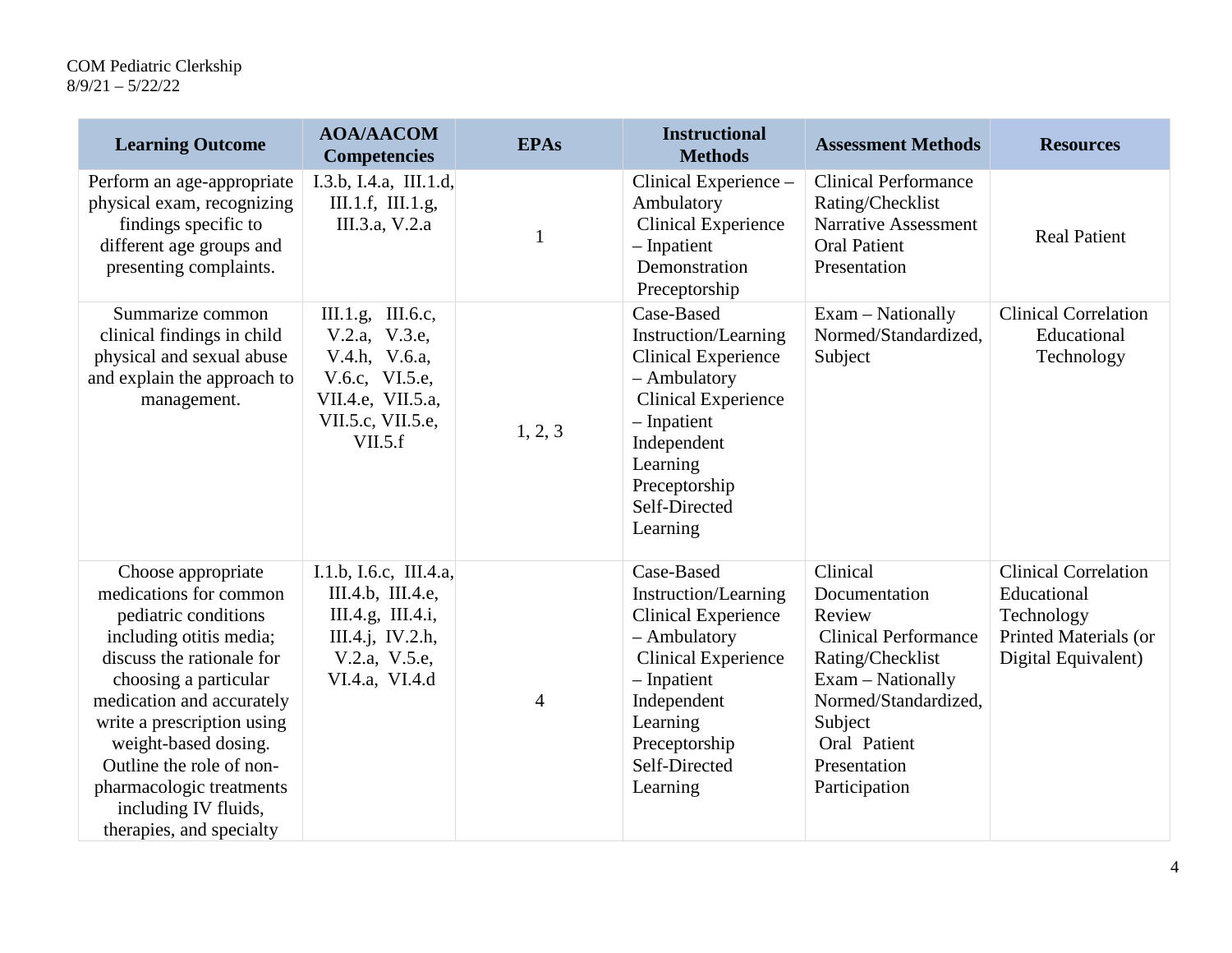| <b>Learning Outcome</b>                                                                                                                                                                                           | <b>AOA/AACOM</b><br><b>Competencies</b>                                                                                                                                              | <b>EPAs</b> | <b>Instructional</b><br><b>Methods</b>                                                                                                                                                                 | <b>Assessment Methods</b>                                                                                                                                                                       | <b>Resources</b>                                                                                                                |
|-------------------------------------------------------------------------------------------------------------------------------------------------------------------------------------------------------------------|--------------------------------------------------------------------------------------------------------------------------------------------------------------------------------------|-------------|--------------------------------------------------------------------------------------------------------------------------------------------------------------------------------------------------------|-------------------------------------------------------------------------------------------------------------------------------------------------------------------------------------------------|---------------------------------------------------------------------------------------------------------------------------------|
| referrals for common<br>pediatric conditions.                                                                                                                                                                     |                                                                                                                                                                                      |             |                                                                                                                                                                                                        |                                                                                                                                                                                                 |                                                                                                                                 |
| Relate and demonstrate the<br>components of a pediatric<br>health supervision visit,<br>including developmental<br>assessment, growth<br>assessment, history, exam,<br>and anticipatory guidance.                 | II.3.f, II.3.g,<br>III.1.i, III.4.k,<br>III.5.a, III.5.b,<br>III.5.c, V.1.b,<br>V.1.d, V.1.e,<br>V.2.c, V.3.a,<br>V.4.h, V.7.c,<br>VII.2.a, VII.2.b,<br>VII.4.c, VII.4.d,<br>VII.5.c | 1, 3        | Case-Based<br>Instruction/Learning<br><b>Clinical Experience</b><br>- Ambulatory<br><b>Clinical Experience</b><br>- Inpatient<br>Preceptorship<br>Self-Directed<br>Learning                            | Clinical<br>Documentation<br>Review<br><b>Clinical Performance</b><br>Rating/Checklist<br>Exam - Nationally<br>Normed/Standardized,<br>Subject<br>Oral Patient<br>Presentation<br>Participation | <b>Real Patient</b><br>Educational<br>Technology                                                                                |
| Describe the assessment<br>and management of<br>common pediatric<br>emergencies. Example of<br>this may include:<br>respiratory distress, altered<br>mental status, seizures,<br>shock and<br>ingestion/overdose. | I.4.a, I.4.b, I.4.c,<br>II.3.a, II.3.d,<br>III.1.b, III.1.h,<br>III.1.i, III.1.j,<br>III.1.k, III.2.a,<br>III.2.b, III.2.c,<br>III.3.a, III.4.b,<br>III.4.e, VI.4.a,<br>VI.4.d       | 10          | Case-Based<br>Instruction/Learning<br><b>Clinical Experience</b><br>- Ambulatory<br><b>Clinical Experience</b><br>- Inpatient<br>Independent<br>Learning<br>Preceptorship<br>Self-Directed<br>Learning | Clinical<br>Documentation<br>Review<br><b>Clinical Performance</b><br>Rating/Checklist<br>Exam - Nationally<br>Normed/Standardized,<br>Subject<br><b>Oral Patient</b><br>Presentation           | <b>Real Patient</b><br><b>Clinical Correlation</b><br>Educational<br>Technology<br>Printed Materials (or<br>Digital Equivalent) |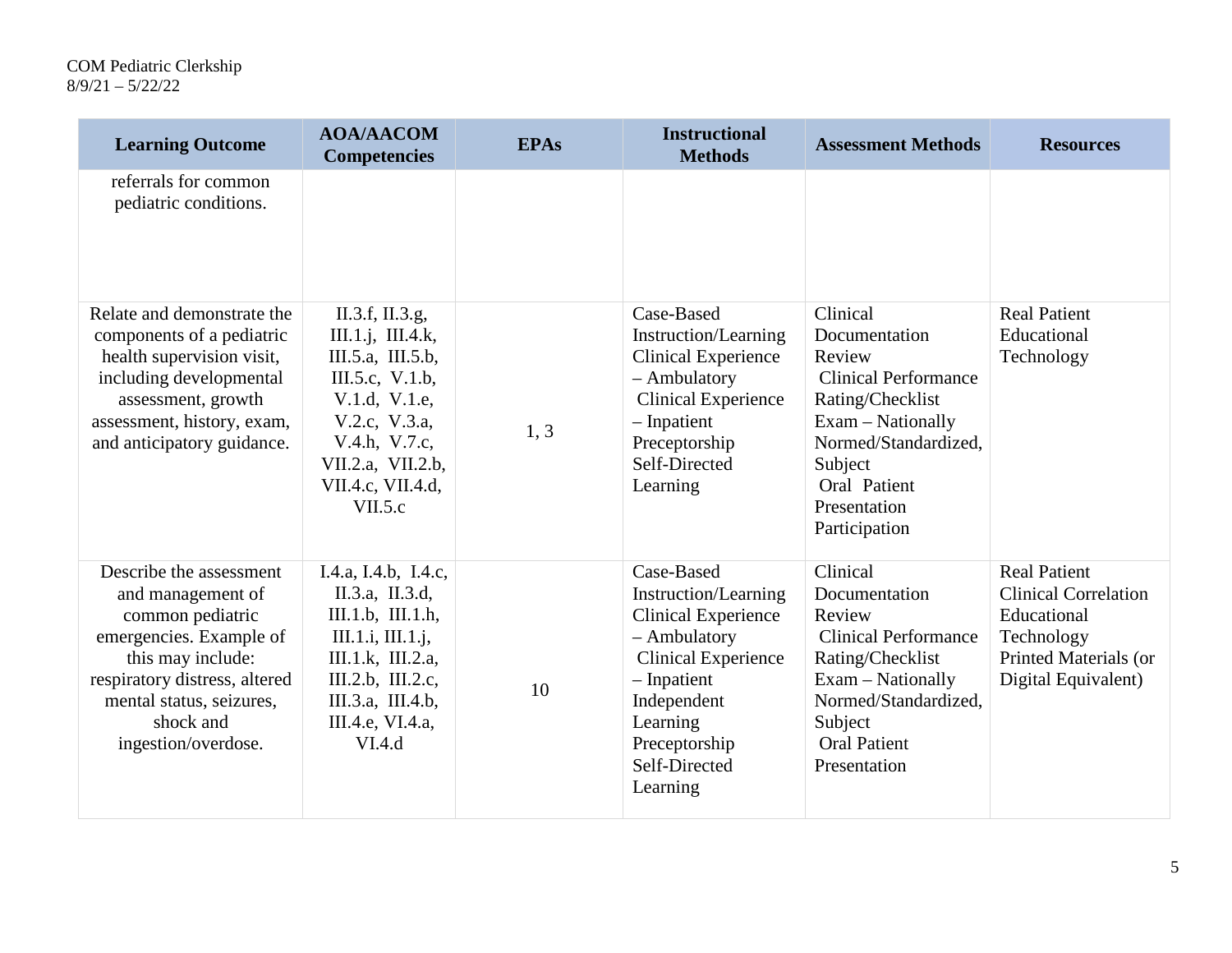| <b>Learning Outcome</b>                                                                                                                                                                                                                    | <b>AOA/AACOM</b><br><b>Competencies</b>                                                                                                                                                                                                                                                                                | <b>EPAs</b> | <b>Instructional</b><br><b>Methods</b>                                                                                                                                                                   | <b>Assessment Methods</b>                                                                                                                                                                       | <b>Resources</b>                                                                                       |
|--------------------------------------------------------------------------------------------------------------------------------------------------------------------------------------------------------------------------------------------|------------------------------------------------------------------------------------------------------------------------------------------------------------------------------------------------------------------------------------------------------------------------------------------------------------------------|-------------|----------------------------------------------------------------------------------------------------------------------------------------------------------------------------------------------------------|-------------------------------------------------------------------------------------------------------------------------------------------------------------------------------------------------|--------------------------------------------------------------------------------------------------------|
| Outline approaches to<br>history-taking, patient<br>management, and<br>confidentiality that apply in<br>specialized ways to<br>adolescents.                                                                                                | III.1.a, III.1.b,<br>III.1.c, III.1.f,<br>III.5.d, III.5.e,<br>III.5.f, III.6.c,<br>IV.1.a, IV.1.b,<br>IV.1.c, IV.1.d,<br>IV.1.e, IV.1.f,<br>IV.1.g, IV.1.h,<br>IV.1.i, IV.2.a,<br>IV.2.b, IV.2.c,<br>IV.2.d, IV.2.e,<br>IV.2.f, IV.2.g,<br>IV.2.h, IV.2.i,<br>IV.2.j, IV.2.k,<br>V.1.d, V.3.e,<br>V.6.a, V.6.c, V.7.b | 1           | Case-Based<br>Instruction/Learning<br><b>Clinical Experience</b><br>- Ambulatory<br><b>Clinical Experience</b><br>$-$ Inpatient<br>Independent<br>Learning<br>Preceptorship<br>Self-Directed<br>Learning | Clinical<br>Documentation<br>Review<br><b>Clinical Performance</b><br>Rating/Checklist<br>Exam – Nationally<br>Normed/Standardized,<br>Subject<br>Oral Patient<br>Presentation<br>Participation | Educational<br>Technology<br><b>Real Patient</b>                                                       |
| Assess maternal history as<br>it relates to the care of the<br>newborn and describe the<br>laboratory evaluation and<br>treatment of conditions<br>specific to the newborn<br>(examples include sepsis,<br>jaundice, and<br>hypoglycemia). | II.1.j, III.1.b,<br>III.1.h, III.6.b,<br>III.6.c, V.6.a                                                                                                                                                                                                                                                                | 1, 2, 3     | Case-Based<br>Instruction/Learning<br>Clinical Experience -<br>Ambulatory<br>Clinical Experience -<br>Inpatient<br>Independent<br>Learning<br>Preceptorship<br><b>Ward Rounds</b>                        | Clinical<br>Documentation<br>Review<br><b>Clinical Performance</b><br>Rating/Checklist<br>Exam - Nationally<br>Normed/Standardized,<br>Subject<br>Participation                                 | <b>Real Patient</b><br><b>Clinical Correlation</b><br>Electronic<br>Health/Medical<br>Record (EHR/EMR) |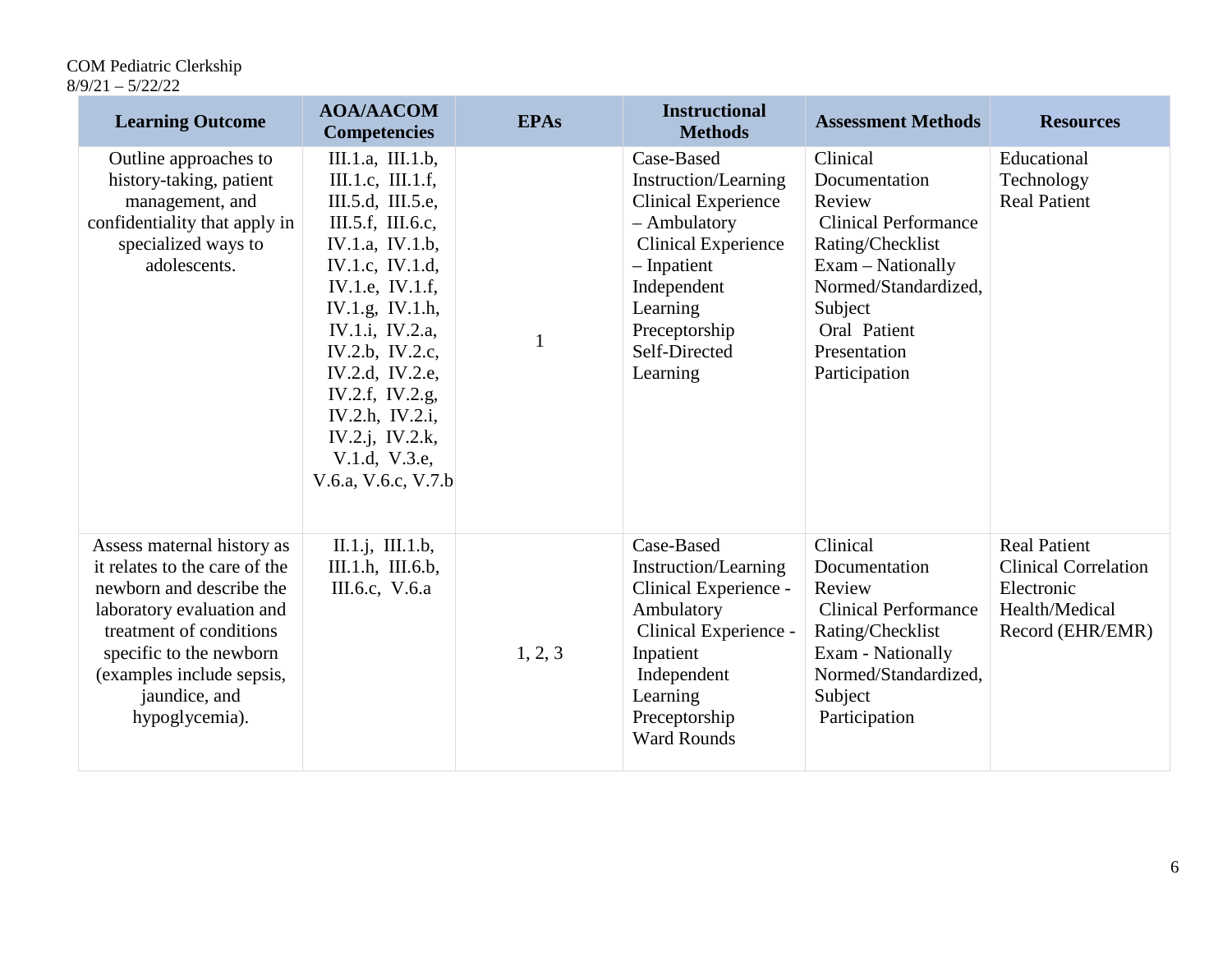| <b>Learning Outcome</b>                                                                                                                          | <b>AOA/AACOM</b><br><b>Competencies</b>                                                                                                                                                                                                                                          | <b>EPAs</b> | <b>Instructional</b><br><b>Methods</b>                                                                                                                                  | <b>Assessment Methods</b>                                                                               | <b>Resources</b>                                   |
|--------------------------------------------------------------------------------------------------------------------------------------------------|----------------------------------------------------------------------------------------------------------------------------------------------------------------------------------------------------------------------------------------------------------------------------------|-------------|-------------------------------------------------------------------------------------------------------------------------------------------------------------------------|---------------------------------------------------------------------------------------------------------|----------------------------------------------------|
| Conduct an age-<br>appropriate interview,<br>focusing on the patient as<br>age and condition allow,<br>with the input of the<br>parent/guardian. | I.1.a, I.1.b, I.2.i,<br>I.3.a, II.3.a,<br>III.1.a, III.1.b,<br>III.1.c, III.1.f,<br>III.1.i, III.1.k,<br>IV.1.a, IV.1.b,<br>IV.1.c, IV.1.d,<br>IV.1.e, IV.1.f,<br>IV.1.g, IV.1.h,<br>IV.1.i, IV.2.a,<br>IV.2.b, IV.2.c,<br>IV.2.d, IV.2.e,<br>IV.2.f, IV.2.i,<br>IV.2.k, $V.2.a$ |             | Case-Based<br>Instruction/Learning<br>Clinical Experience -<br>Ambulatory<br>Clinical Experience -<br>Inpatient<br>Demonstration<br>Preceptorship<br><b>Ward Rounds</b> | <b>Clinical Performance</b><br>Rating/Checklist<br><b>Oral Patient</b><br>Presentation<br>Participation | <b>Real Patient</b><br><b>Clinical Correlation</b> |
|                                                                                                                                                  |                                                                                                                                                                                                                                                                                  |             |                                                                                                                                                                         |                                                                                                         |                                                    |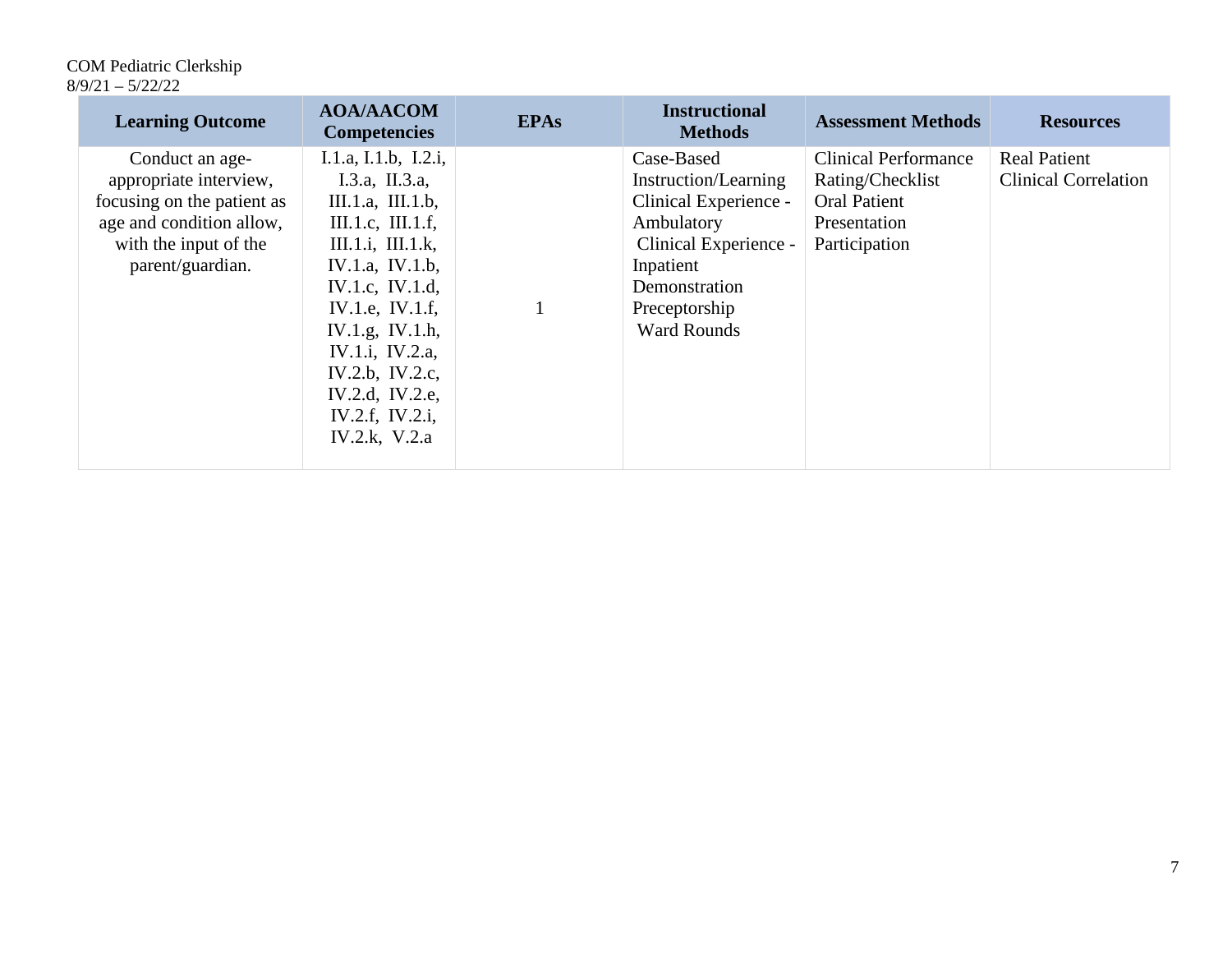# *Content Mapping:*

| <b>Organ System</b> | Scientific Understanding of Health &<br><b>Disease Mechanisms</b> | <b>Health Care Delivery</b>                                       |
|---------------------|-------------------------------------------------------------------|-------------------------------------------------------------------|
| Cardiovascular      | Anatomy - normal                                                  | Examination & Recognition (includes<br>neuromusculoskeletal exam) |
| Digestive           | Anatomy - abnormal                                                | <b>Gathering Patient Information</b>                              |
| Endocrine           | Behavioral health - normal                                        | Health care system overview                                       |
| Hematologic         | Behavioral health - abnormal                                      | Medical ethics & medical professionalism                          |
| Immune              | Genetics - abnormal                                               | Physician-patient communication                                   |
| Integumentary       | Microbiology - abnormal                                           | Teamwork & collaboration                                          |
| Lymphatic           | Neurology - abnormal                                              |                                                                   |
| <b>Nervous</b>      | Pharmacology                                                      |                                                                   |
| Reproductive        | Physiology - normal                                               |                                                                   |
| Respiratory         | Physiology - abnormal                                             |                                                                   |
| Urinary/Excretory   | Psychiatry - abnormal                                             |                                                                   |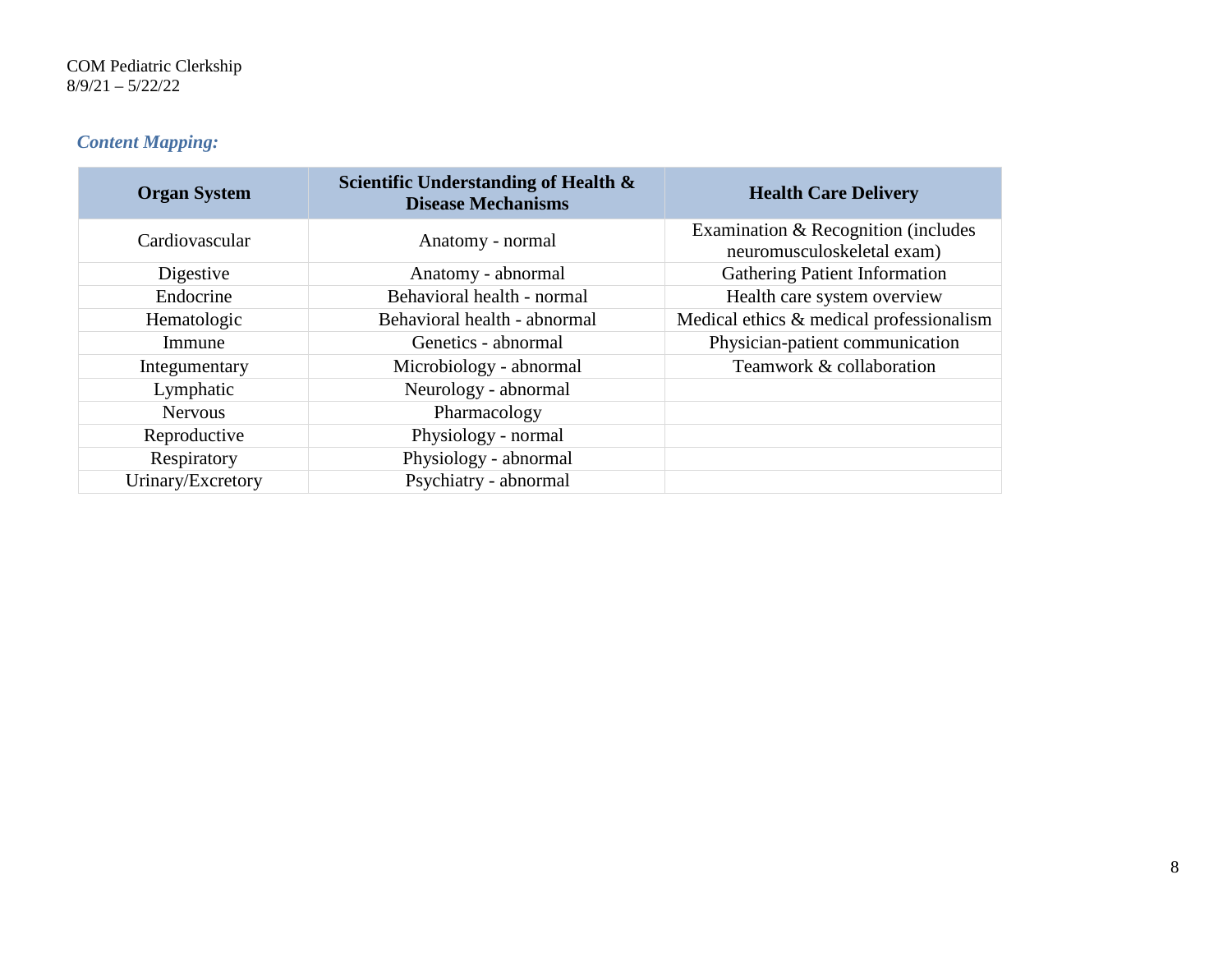*Patient Conditions:* To ensure a comparable and quality experience while on clerkship, rotations may have a list of patient conditions and procedures that students must encounter during the experience. Students document exposure to these conditions and procedures through patient encounter logging (please see case log section below). If a student does not meet the minimum exposure to a condition or procedure, an assignment in the form of a video, module, or reading assignment will be available to the student. Below are the patient conditions for this rotation:

| <b>Patient Condition / Clinical Diagnoses</b> | <b>Procedure</b>       |
|-----------------------------------------------|------------------------|
| Child Abuse*                                  | <b>Lumbar Puncture</b> |
| Otitis media*                                 | Throat Swab            |
| Soft tissue infections*                       |                        |
| Upper Respiratory Infection (URI)*            |                        |
| Well exam (newborn, child)*                   |                        |
| <b>Respiratory Distress</b>                   |                        |
| Issues of Adolescence                         |                        |
| Developmental Delay                           |                        |
| Acute febrile illness                         |                        |
| Childhood mental health                       |                        |
| *La dia atao ny araon-paositra dia 41208.     |                        |

\*Indicates a core, peer-reviewed diagnosis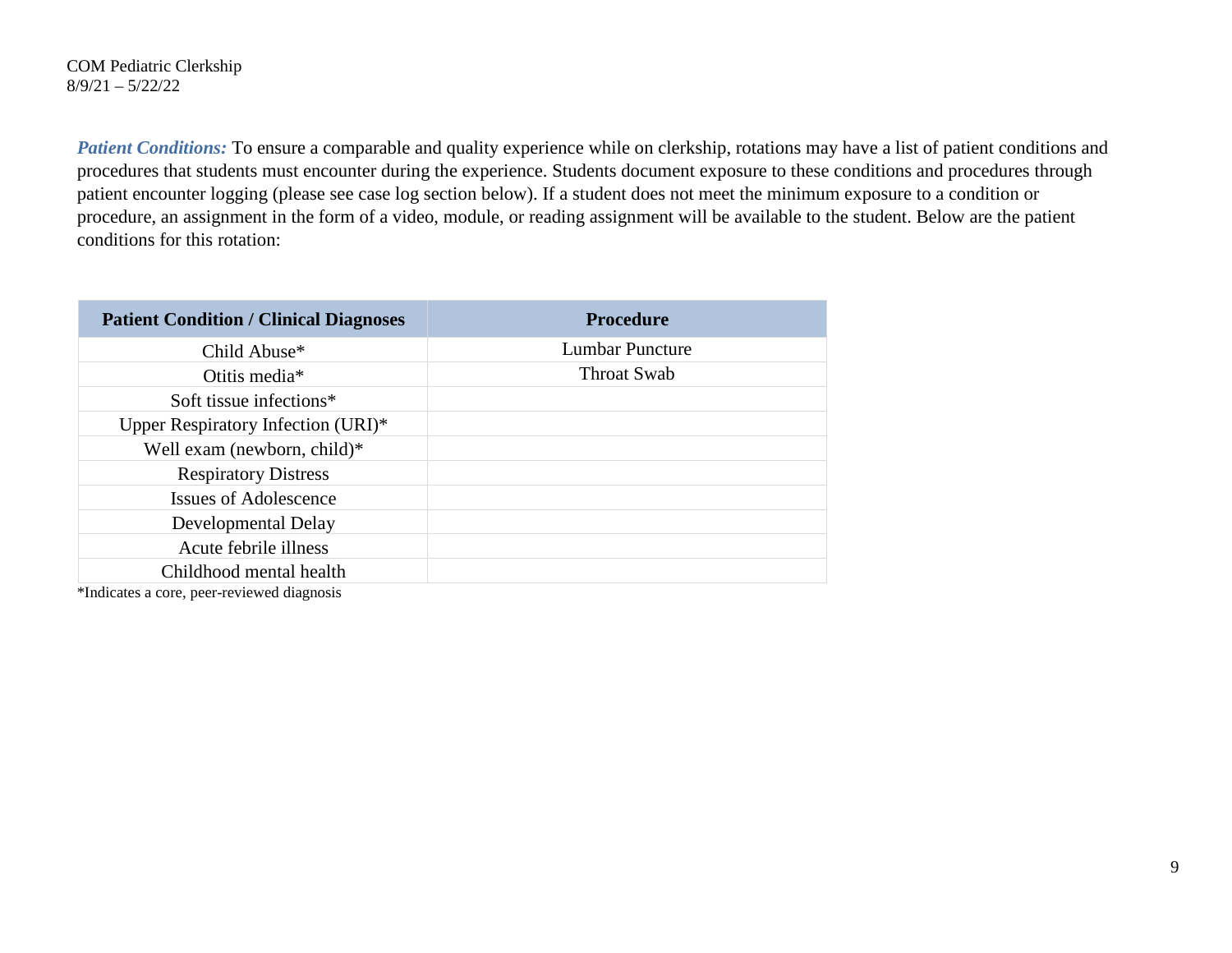#### **STUDENT RESPONSIBILITIES**

#### **Formative Assessment**

Students are required to request mid rotation feedback from their preceptor and implement at least one of the suggested changes. At the conclusion of the rotation, the student will be required to write a short summary of what change they made and how it enhanced their education. This is part of their personal logs and will occur on the site evaluation and is required for passing the rotation. Students who encounter barriers in obtaining their mid-rotation feedback should notify the clerkship director within one week. Students should utilize mobile application technology and entrustable professional activities as their mid-rotation feedback.

#### **Didactic Sessions**

During the 4-week pediatric clerkship, students will be required to participate in a total of four weekly didactic sessions. Sessions will be 50 to 60 minutes in duration. Students will attend via Zoom. If a student is absent for a workshop, he/she will complete a written assignment to be turned in to the clerkship director.

Schedules will be communicated by the academic assistant at the start of the clerkship.

#### **Assignments**

- *1.* AQUIFER Cases: 20 AQUIFER cases at <https://aquifer.org/> (cases 5-10, 12, 13, 15, 16, 22-30, and 32) REQUIRED \**AQUIFER cases must be completed by the last day of the rotation, no exceptions.*
	- Review cases 11 and 14 which were covered in the Specialty Medicine course
	- The other pediatric Aquifer cases are optional but recommended.
- 2. Diagnosing Otitis Media and Cerumen removal <http://www.nejm.org/doi/full/10.1056/NEJMvcm0904397> Other videos that may be of use during this or other pediatric rotations from the NEJM can be viewed at[:](http://www.nejm.org/multimedia/medical-videos#qs%3D%3Fsort%3Dscore%26description%3Dvideosinclinicalmedicine%26searchType%3Dfigure%26topic%3D4) [http://www.nejm.org/multimedia/medical](http://www.nejm.org/multimedia/medical-videos#qs%3D%3Fsort%3Dscore%26description%3Dvideosinclinicalmedicine%26searchType%3Dfigure%26topic%3D4)[videos#qs=%3Fsort%3Dscore%26description%3Dvideosinclinicalmedicine%26searchT](http://www.nejm.org/multimedia/medical-videos#qs%3D%3Fsort%3Dscore%26description%3Dvideosinclinicalmedicine%26searchType%3Dfigure%26topic%3D4) [yp](http://www.nejm.org/multimedia/medical-videos#qs%3D%3Fsort%3Dscore%26description%3Dvideosinclinicalmedicine%26searchType%3Dfigure%26topic%3D4) [e%3Dfigure%26topic%3D4](http://www.nejm.org/multimedia/medical-videos#qs%3D%3Fsort%3Dscore%26description%3Dvideosinclinicalmedicine%26searchType%3Dfigure%26topic%3D4)
- 3. Aquifer Radiology Cases, also at <https://aquifer.org/> (Cases 11 and 12 Pediatric Radiology A and B) are recommended

### **Case Logs**

One of the mechanisms for monitoring a student's progress, patient load, rotation experience and competency achievement is through the student's case logs.

Students on every clinical rotation are expected to:

- Complete a daily log of all patient encounters
	- o Each patient encounter requires a diagnosis
	- o Students must ensure the accuracy of the data, including the rotation name. Entering logs under the incorrect rotation name, for instance, is considered as being in noncompliance with the case log policy.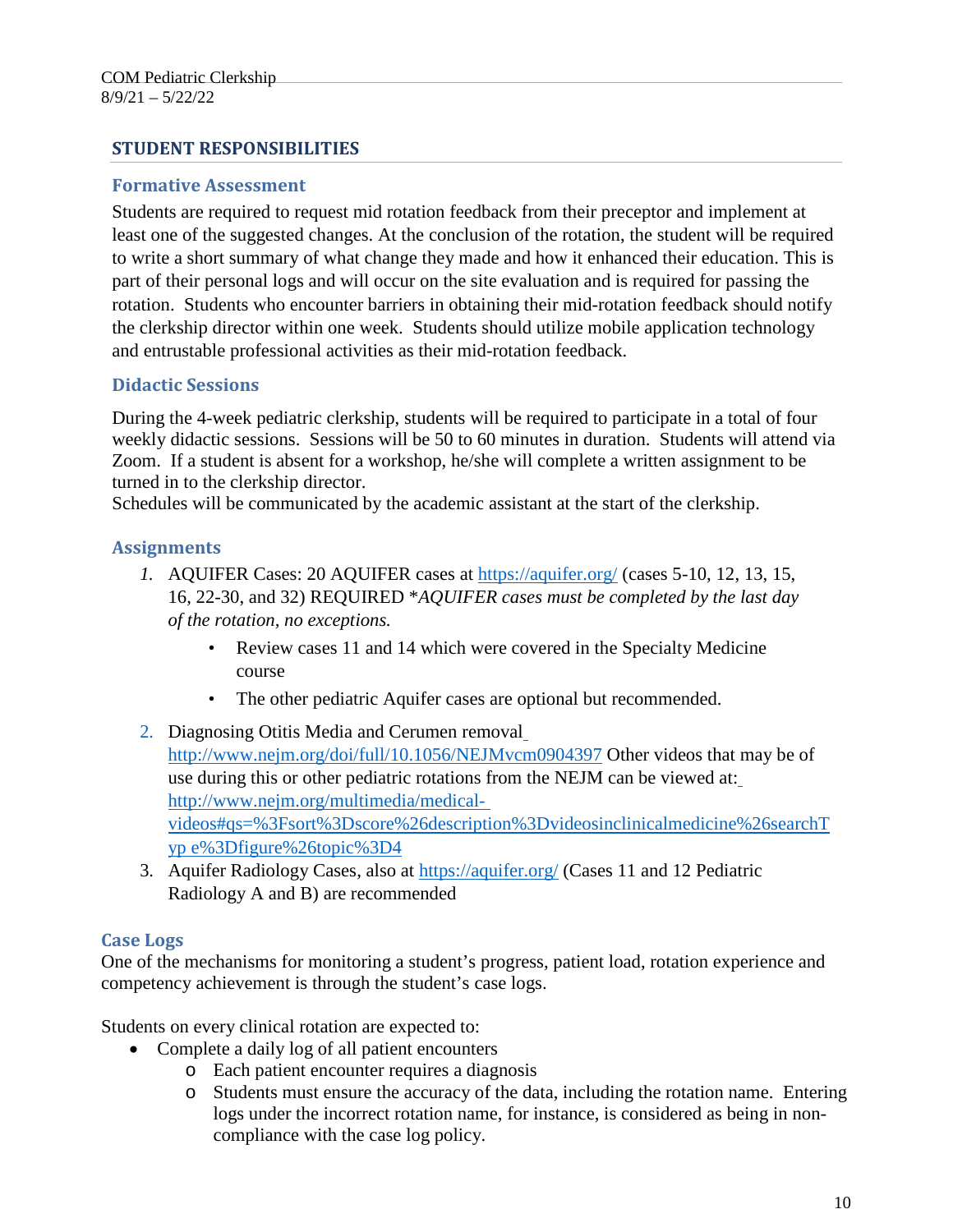COM Pediatric Clerkship

#### 8/9/21 – 5/22/22

- Students are required to log all patient encounters. If a student is on a low volume rotation, which is defined as less than 15 encounters per week, their clerkship coordinator should be notified by the halfway point of the rotation.
- Students must log non-clinical activities such as residency interviews, board exams, research, didactic activities and absences.
- If internet access is limited, such as while on an international rotation, paper logs, containing the same information as the electronic logs, must be submitted within 7 days of the end of the rotation. Logs may be submitted either in person or scanned and provided via email.
- Prompt entry of patient encounters is required. Entries must be entered within seven days of the encounter.
- Students not in compliance with the case log policy will be sent a warning letter for that incident of non-compliance. The student is to reply to this letter, including an attestation that the student has reviewed the case log policy in the syllabus, as well as a summary of any unlogged activity, within a week from the date of the warning letter. This should be sent to their coordinator and the manager of the Office of Clinical Affairs. There will be no impact on the student's grade as long as the reply is sent within the allotted time. The second incident of non-compliance, (as tracked in E\*Value and by the clerkship coordinator) will result in a referral to the clerkship director for discussion of professional concerns. In addition, students not in compliance with the case log policy may not be eligible for high pass or honors for that rotation. Additional episodes of non-compliance will result in a referral to the COM Academic Progress committee, may affect the clerkship grade and may be noted on the student's MSPE.

Students that have technical difficulties submitting logs may contact the Help Desk at 515- 271-1522 for assistance. Students must also notify their clerkship coordinator of logging difficulties.

# **Site and Preceptor Evaluation**

Students are required to complete the site evaluation by the Monday morning after the rotation ends.

# **Ensuring Accurate Site, Rotation, and Preceptor**

Students are required to ensure that site, rotation, and preceptor information is correct in the clerkship management system. Rotation labels and attending physicians cannot be changed once any evaluation has been completed for the clerkship. If the student does not know who will be the attending physician for the clerkship, he or she will must provide attending information as soon as possible after the rotation begins. If the student does not provide attending information to the Office of Clinical Affairs by 1700 CST on the Friday before the last week of the clerkship, no credit will be given for the clerkship. If the student's preceptor does not ultimately meet DMU's preceptor credentialing criteria, the student will not get credit for the clerkship.

# **RESOURCES REQUIRED FOR LEARNING**

### **Required Textbooks and eResources**

- *Johns Hopkins The Harriet Lane Handbook: A Manual for Pediatric House Officers*, K Kleinman, L McDaniel, and M Molloy, Philadelphia, PA, Elsevier, 22<sup>nd</sup> ed., 2020.
- *\*The Harriet Lane Handbook will be invaluable on daily patient rounds and should be quickly available for patient management.*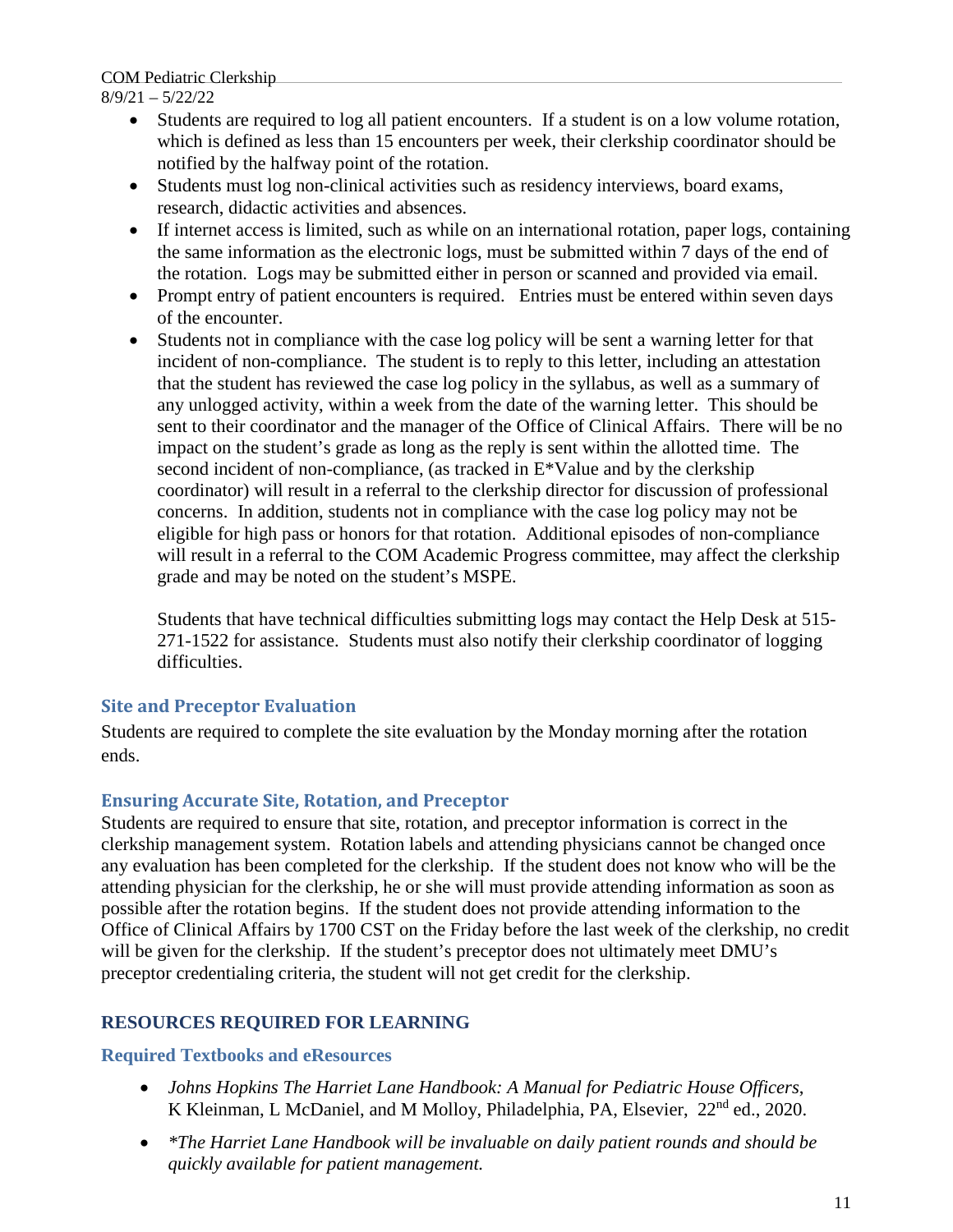> • Marcdante KJ, Kliegman R, eds. *Nelson Essentials of Pediatrics,* Eighth edition. Elsevier; 2019

Digital:

[https://dmu.idm.oclc.org/login?url=https://www.clinicalkey.com/dura/browse/bookCh](https://dmu.idm.oclc.org/login?url=https://www.clinicalkey.com/dura/browse/bookChapter/3-s2.0-C20160012640) [apter/3-s2.0-C20160012640](https://dmu.idm.oclc.org/login?url=https://www.clinicalkey.com/dura/browse/bookChapter/3-s2.0-C20160012640)

## **Recommended Textbooks/eResources**

• American Academy of Pediatrics, Gershel JC, Rauch DA. *Caring for the Hospitalized Child: A Handbook of Inpatient Pediatrics*, 2<sup>nd</sup> ed. American Academy of Pediatrics Section on Hospital Medicine; 2018.

Print DMU Recommended WS 39 A447c 2018

Digital: [https://dmu.idm.oclc.org/login?url=http://ebookcentral.proquest.com/lib/dmu](https://dmu.idm.oclc.org/login?url=http://ebookcentral.proquest.com/lib/dmu-ebooks/detail.action?docID=5102771)[ebooks/detail.action?docID=5102771](https://dmu.idm.oclc.org/login?url=http://ebookcentral.proquest.com/lib/dmu-ebooks/detail.action?docID=5102771)

PRINT ISBN: 9781610021142 EBOOK ISBN: 9781610021159

• Hagan JF, Shaw JS, Duncan PM*. Bright Futures: Guidelines Pocket Guide.* American Academy of Pediatrics, 2017.

Digital: [https://dmu.idm.oclc.org/login?url=http://ebookcentral.proquest.com/lib/dmu](https://dmu.idm.oclc.org/login?url=http://ebookcentral.proquest.com/lib/dmu-ebooks/detail.action?docID=4811055)[ebooks/detail.action?docID=4811055](https://dmu.idm.oclc.org/login?url=http://ebookcentral.proquest.com/lib/dmu-ebooks/detail.action?docID=4811055)

PRINT ISBN: 9781610020824

EBOOK ISBN: 9781610020831s

• *Zitelli and Davis' Atlas of Pediatric Physical Diagnosis*, Zitelli BJ, McIntire S, and Nowalk AJ, Philadelphia: Elsevier;  $7<sup>th</sup>$  Edition, 2017.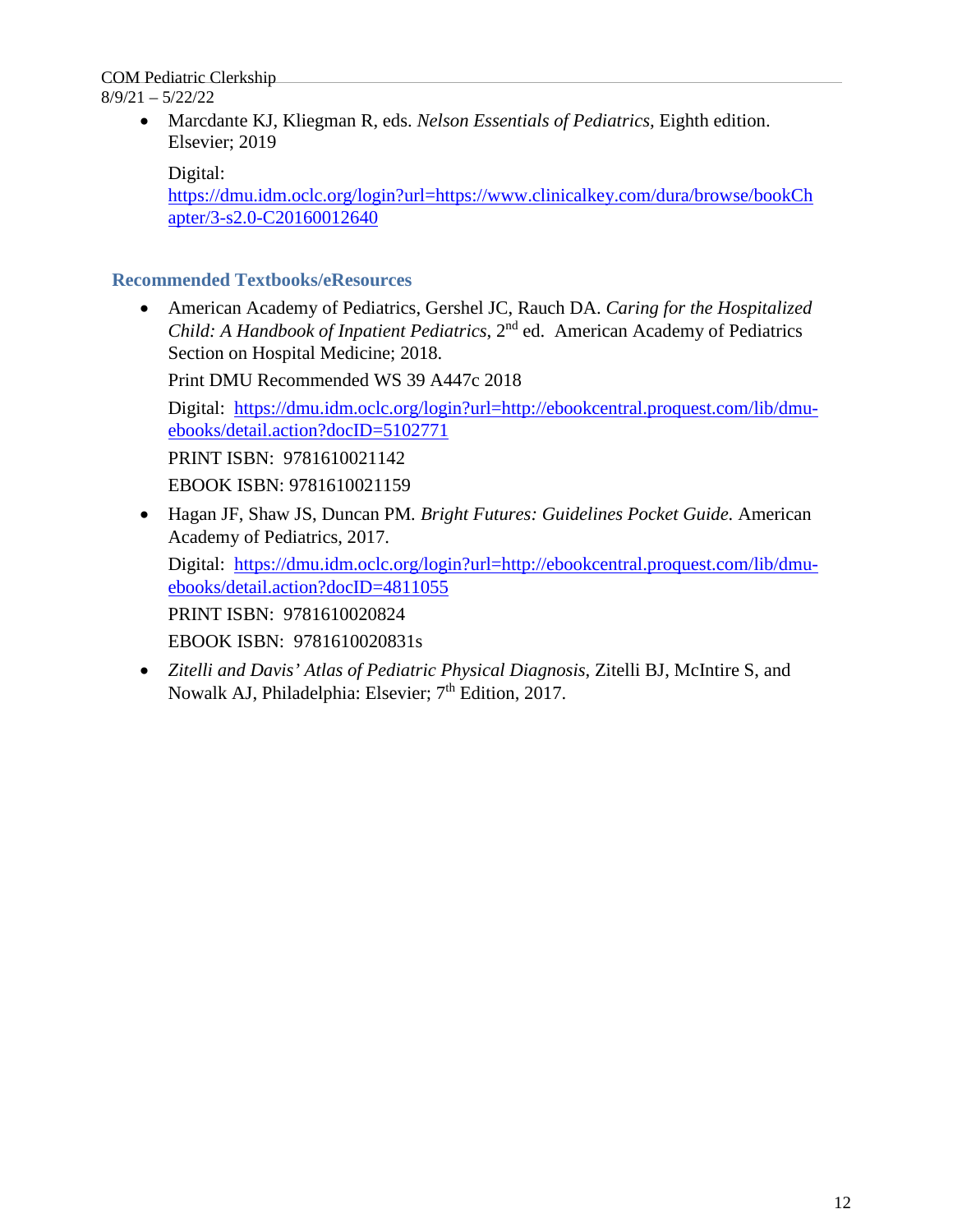# **COM Clerkship Syllabus Addendum**

# **COURSE POLICIES**

### **ATTENDANCE**

The educational hours will be determined by the preceptor and must be in accordance with ACGME work hour guidelines. Educational time/hours include clinical time and required didactic activities. Maximum educational time on a 4-week rotation is 320 hours, or 80 hours per week averaged over 4 weeks. Students are expected to be on rotation at least 5 days per week. If a student is scheduled by the preceptor for less than 144 hours of educational time on a 4-week rotation, the student may learn from another preceptor, which preferably would be a physician but may also be a physician assistant, nurse practitioner, certified nurse anesthetist, radiology technician. If no other preceptors are available, the student must notify their clerkship coordinator as soon as possible to arrange for more clinical time elsewhere or a make-up assignment. Students are to be on rotation no more than 6 consecutive days. Students are not to do a shift longer than 28 hours in length, which would be a 24 hour shift plus 4 hours for handing off care, and must have at least 8 hours between shifts

The link to the ACGME Common Program Requirements, which addresses duty hours, is [https://www.acgme.org/Portals/0/PFAssets/ProgramRequirements/CPRResidency2019.pdf.](https://www.acgme.org/Portals/0/PFAssets/ProgramRequirements/CPRResidency2019.pdf)

#### **ABSENCE POLICY**

*Absences:* Students may miss rotation time for several reasons, which may include illness, residency interviews, and educational conferences/absences. Regardless of the reason for the absence, the following procedure applies.

For excused absences, students are allowed to miss a maximum of two days during a two-week rotation and four days during a four-week rotation. No more than two days will be approved for a single event or activity and students are not to miss more than two days in a single week. Planned absences requested over the first two days of the rotation will not be approved.

Students missing any time on their rotation must notify the following individuals as soon as possible:

- clinical site and preceptor
- site coordinator, and
- DMU clerkship coordinator.

If the absence is greater than two days and because of illness, students are required to provide their clerkship coordinator with a physician's note. Notes from preceptors will not be accepted. The note must address the following:

- Documentation of the illness
- Documentation of the resolution of illness and release of the student back to duty.

*Unexcused Absences:* Absences are considered unexcused if the student fails to communicate their absence with the preceptor, site contact, and DMU clerkship coordinator or if an absence is not approved by Des Moines University. Unexcused absences will be tracked over the course of the clinical years. For the first unexcused absence, a student will receive a letter of warning. For the second unexcused absence, the student will receive a letter of warning and be referred to the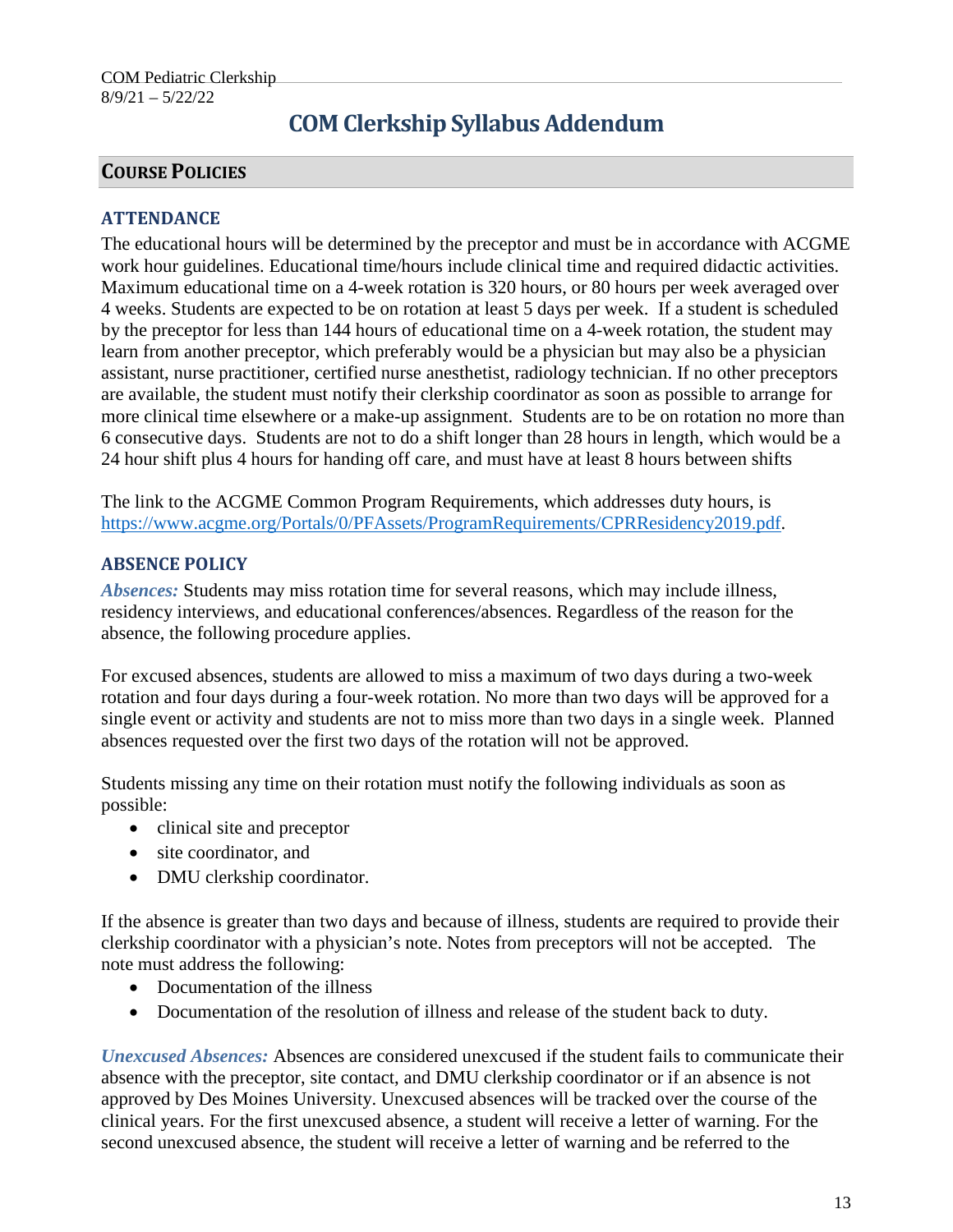Academic Progress Committee. If the student has a third unexcused absence during their clinical training, it will result in rotation failure.

*Absences for Residency Interviews and Board Exams*: Students may be absent from clinical rotations for board exams and residency interviews. The following guidelines apply for these specific circumstances:

- Students are encouraged to give as much notice to their clinical site and clerkship coordinator as possible when scheduling residency interviews. Des Moines University requests at least 14 days' notice when scheduling residency interviews. Exceptions can be made if a student is offered a last-minute interview spot, pending the approval of the clinical site.
- Exceptions may be made for maximum number of days missed from rotation to accommodate residency interviews. This is on a case-by-case basis and factors taken into account include:
	- o Total number of planned absences already scheduled during the rotation
	- o Number of days already planned to be missed during the same week as the pending request
	- o Days already missed from the rotation due to illness
	- o Structure of the rotation such as hours scheduled and ability to make up the clinical time
	- o Site specific policies regarding the maximum number of missed days allowed during the rotation
- All residency interview absences must be approved by the clinical site. Sites frequently have their own policies for maximum number of days missed from a rotation and minimum notice required for absences. In the case where a site's policy is more restrictive than the Des Moines University policy, Des Moines University will honor the site's policy.
- If missing a significant amount of time from a rotation for residency interviews, a student may be required to use time off in order to accommodate the time away from rotations.
- Board exam days are credited as clinical time, but travel days to the board exams are considered days off from rotations.

*Conference Absences:* Students are encouraged to engage in non-clinical learning opportunities while on clinical rotations. For this reason, all students are allowed one educational absence, up to two days, each academic year. The following provides guidance for students to receive permission and credit for these activities. Each student can be approved for up to one conference absence per academic year. Some examples of educational activities include:

- OMM-related education activities for OMM Fellows, as approved by the OMM Department Chair
- Participation in national or state osteopathic, medical, or student boards/committees (e.g. AOA, ACOEP, ACOFP, COSGP, UAAO, AMSA, IOMA, etc.)
- Other educational activities as preapproved by the clinical site and Associate Dean for Clinical Affairs
- Attend a medical conference for networking with residencies
- Master's courses required for dual degree students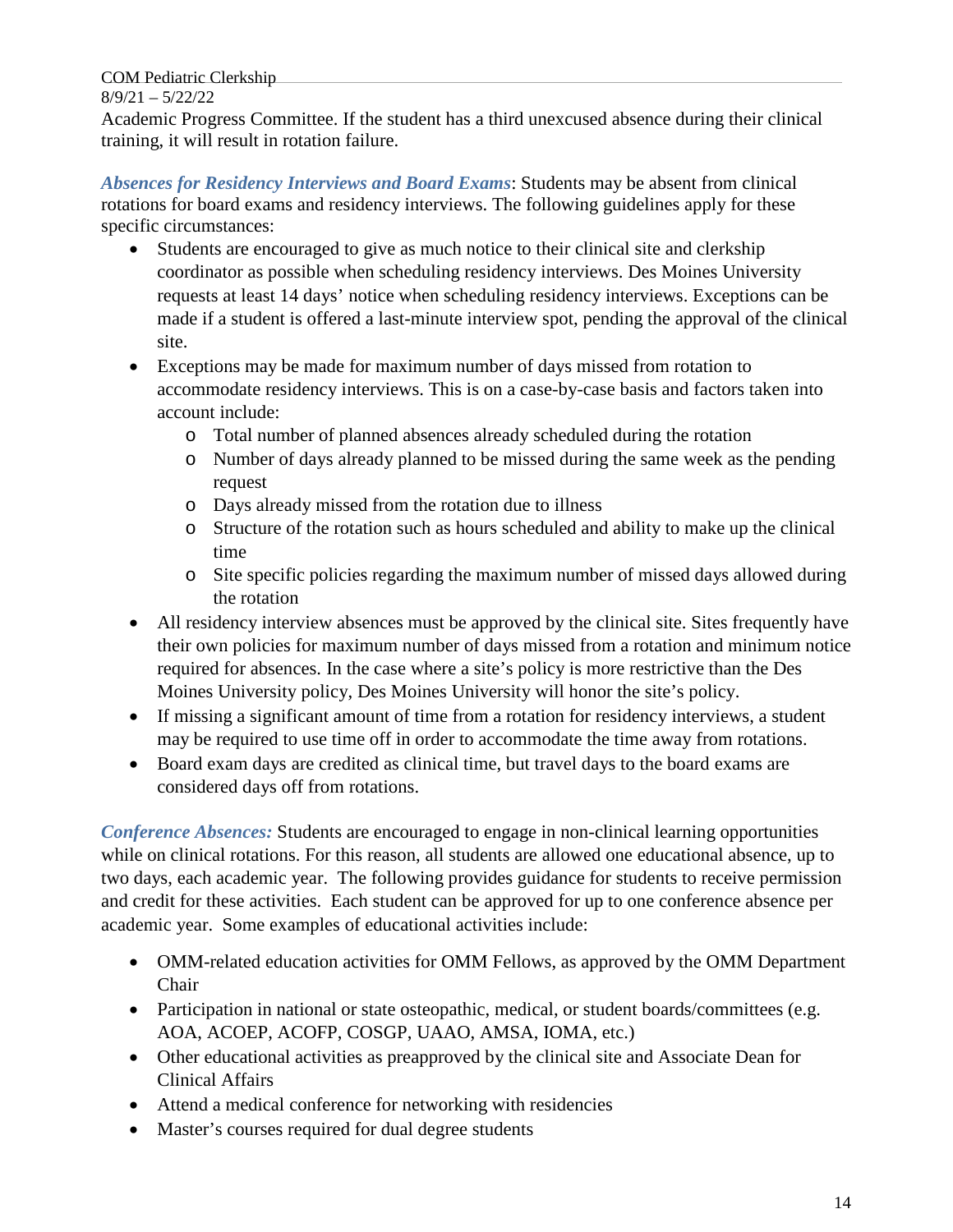Additional items to consider when requesting an educational absence follow:

- All educational absences are subject to the approval of the clinical preceptor, rotation site, and Office of Clinical Affairs
- In addition to the approval process outlined above, any educational absence that will be greater than two days will require any days greater than two days missed to be made up. Make up for educational absences must be clinical time outside time already scheduled on the rotation.
- When requesting the educational absence of greater than two days, the student should outline a plan for making up time otherwise the request may be sent back to the student or denied. If the time greater than two days missed cannot be made up with clinical experience, the request will be denied.
- The student may work with his or her preceptor, clerkship coordinator, Director of Undergraduate and Graduate Development, or Associate Dean for Clinical Affairs if needing assistance in creating a make-up plan.
- All requests should be submitted via Special Circumstance and at least 30 days prior to the date of the requested time off. Failure to adhere to this 30-day policy may result in denial of the request.
- As with all absences, all educational absences must be logged.
- Approval for an educational absence is subject to the student's overall academic and professional record.
- Travel to and from any activity is not considered clinical education time and will be included in the student's case log.
- Students are responsible for travel and conference expenses.
- Any student, absent from clinical rotations for an educational absence without seeking prior approval is in violation of this policy and may be subject to disciplinary action.

*Leaves of Absence:* Any extended absence, including those due to illness or family emergencies, may require the student to take a voluntary leave of absence (LOA). The student would have an opportunity to make up missed clerkship time at a later date. An LOA may delay the student's rotation schedule and subsequent advancement to the next academic year, graduation and/or match and residency.

*Make-up Policy:* Students will be required to make up excused missed rotation time if they miss more than two shifts in a week or the maximum missed time allowed for rotations as outlined under the "Attendance" heading. Students may make-up missed time by doing one of the following:

- Participate in clinical activity at the site on a weekend. This is the preferred make-up activity and will be the expected make-up plan if the site has weekend or extended weekday hours.
- If the rotation is at a site without weekend hours, the missed rotation time may be made up in the form of an assignment which may include:
	- o Online modules
	- o Reading assignment
	- o Research or practice improvement project
	- o Reflection paper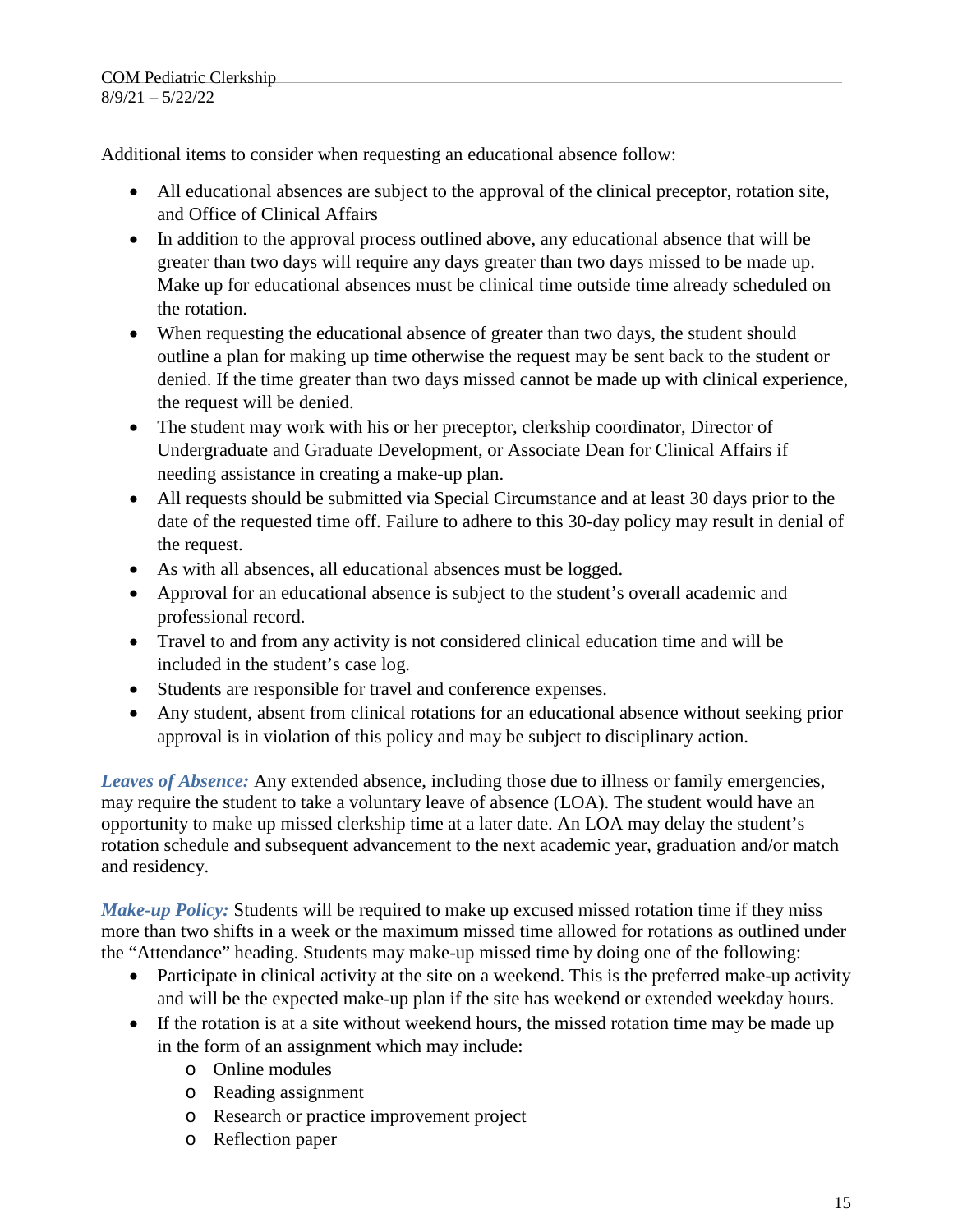The student's preceptor may be consulted when determining the requirements of the assignment. When notifying their clerkship coordinator of the missed time, the student should include a plan for making up time missed greater than two days. The student may work with his or her preceptor, clerkship coordinator, Director of Undergraduate and Graduate Development, or Associate Dean for Clinical Affairs if needing assistance in creating a make-up plan. Students who do not make up missed rotation time may delay their progression to the next academic year, graduation and/or match eligibility.

Didactic sessions missed will be made up as decided by the clerkship director on a case-by-case basis. Post rotation exam make-up is discussed in the Post Rotation Exam Policy section.

*Holiday Policy:* Students are expected to be on rotation on holidays unless the facility is closed, and/or they are told not to attend by their preceptor or site contact. As with all absences from rotation, regardless of reason, holiday absences must be logged in the case logs.

*Inclement Weather Policy:* Students will likely encounter inclement weather during their clinical years. If a student has been notified by the site that s/he is not expected on rotation due to inclement weather, the student should select a reading topic to do from home. If a student feels that his or her safety is at risk if traveling to rotation in inclement weather, he or she must notify the site, preceptor, and DMU clerkship coordinator immediately of the decision to be at home and, in addition, notify his or her coordinator of the topic they will study from home. As with all absences from rotation, regardless of reason, inclement weather absences must be logged in the case logs.

# **EVALUATION**

### **Examinations and Other Summative Assessment Methods:**

A clinical evaluation form must be completed by the attending physician and submitted to the Office of Clinical Affairs at the completion of each clinical rotation in order for a grade to be assigned. For rotations where the student works with residents, a resident may complete the clinical evaluation form, but it must be co-signed by the attending physician. Only one evaluation form will be accepted for each rotation. In order to receive a passing grade in a core rotation that requires a post rotation exam, a student must pass both components: the clinical evaluation and the post rotation exam.

The post rotation exam acts as the other summative assessment for the rotation. The current method of assessment of clinical subject knowledge is via a COMAT as designed and administered by the National Board of Osteopathic Medical Examiners (NBOME).

### **Grading:**

For the core clinical clerkships of family medicine, general internal medicine, psychiatry, general pediatrics, general surgery, obstetrics/gynecology, and emergency medicine, the following grades are possible: Honors, High Pass, Pass, and Fail. All other rotations, both elective and required, are pass/fail.

If the student receives three or more "below expectations" ratings on a single preceptor evaluation, the student will be issued an academic warning letter and should set up time to speak with the clerkship director or their delegate to review mid-rotation preceptor feedback, their written response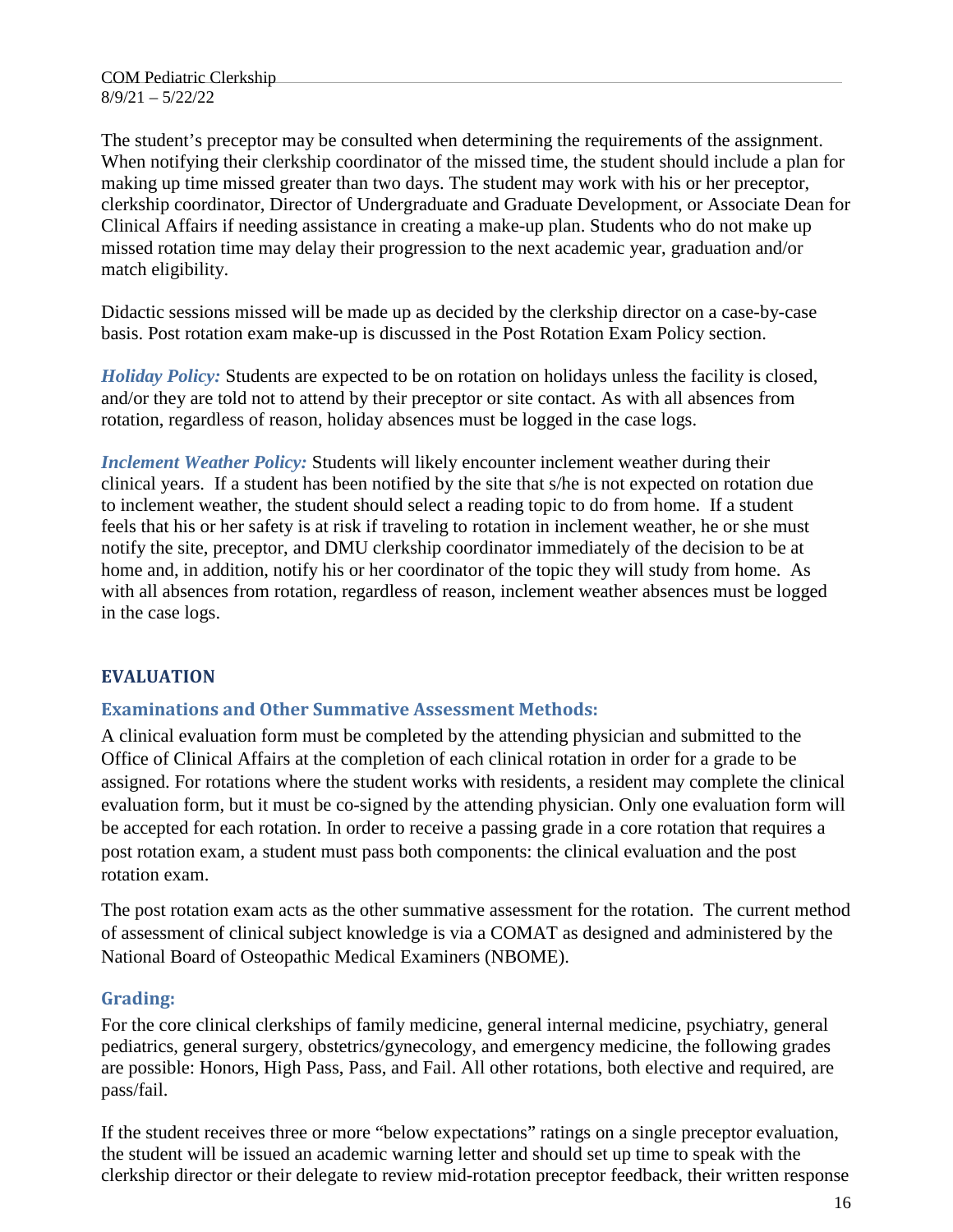to the feedback and to further refine an action plan for improving performance. If a student receives three or more "below expectations" on a single preceptor evaluation a second time, the student will be required to meet with the Associate dean for Clinical Affairs to discuss the student's areas for improvement and review specific goals and timeframes for improving performance. The student may also be referred to the Academic Progress Committee for poor performance.

*Core Clinical Clerkships:* Grading for the core clinical clerkships are determined by the preceptor evaluation and post rotation examination scores. Both components must be passed for the student to receive a passing grade. Core clinical clerkships are the required third year family medicine, general internal medicine, obstetrics and gynecology, psychiatry, general surgery, and general pediatrics. The required emergency medicine, which can be completed in either the OMSIII or OMSIV year, is also considered a core clinical clerkship. These are the only rotations where a "Honors" or "High Pass" grade is possible. Criteria for Honors and High Pass are below.

| <b>Score Ranges</b>                                                                                                                                                                  | Grade      |
|--------------------------------------------------------------------------------------------------------------------------------------------------------------------------------------|------------|
| Average rating in both the BMD and PED of $\geq 4.6$<br>AND a COMAT score of $\geq 105$                                                                                              | Honors*    |
| Average rating in both the BMD and PED of $\geq 4.6$<br>AND a COMAT score of $\geq$ 95 OR<br>Average rating in both the BMD and PED of $\geq 4.0$<br>AND a COMAT score of $\geq$ 105 | High Pass* |

BMD: Biomedical Domain on the clinical evaluation

PED: Professionalism and Ethics Domain on the clinical evaluation

\*To earn an Honors or High Pass grade in a clerkship, a student must not have any unauthorized absences during the clerkship and must not have failed the COMAT on initial attempt. The student should also be in compliance with the case log policy referenced above.

*Clerkship Failure:* A failing grade will be issued to any student who receives one of the following during a single rotation:

- 1. Three confirmed unexcused rotation absences.
- 2. Failing scores on the second attempt of the end of rotation exam.
- 3. One or more "unacceptable" ratings on any single preceptor evaluation form.
- 4. Four or more "below expectations" ratings on any single preceptor evaluation form AND a failure to document mid-rotation feedback and the plan to improve their performance and arrange for a meeting with the clerkship director regarding that plan.
- 5. Failure to complete required assignments by the deadline set by the Clerkship Director.
- 6. Failure to complete the student site evaluation within 14 calendar days after the rotation ends.

*Post Rotation Exam Policy:* The following policy applies to all students on their third-year core required rotations which include: Family Medicine, General Internal Medicine, General Pediatrics, General Surgery, OB/GYN and Psychiatry. This policy also pertains to students on their 3rd or 4<sup>th</sup> year Emergency Medicine or OMM rotations.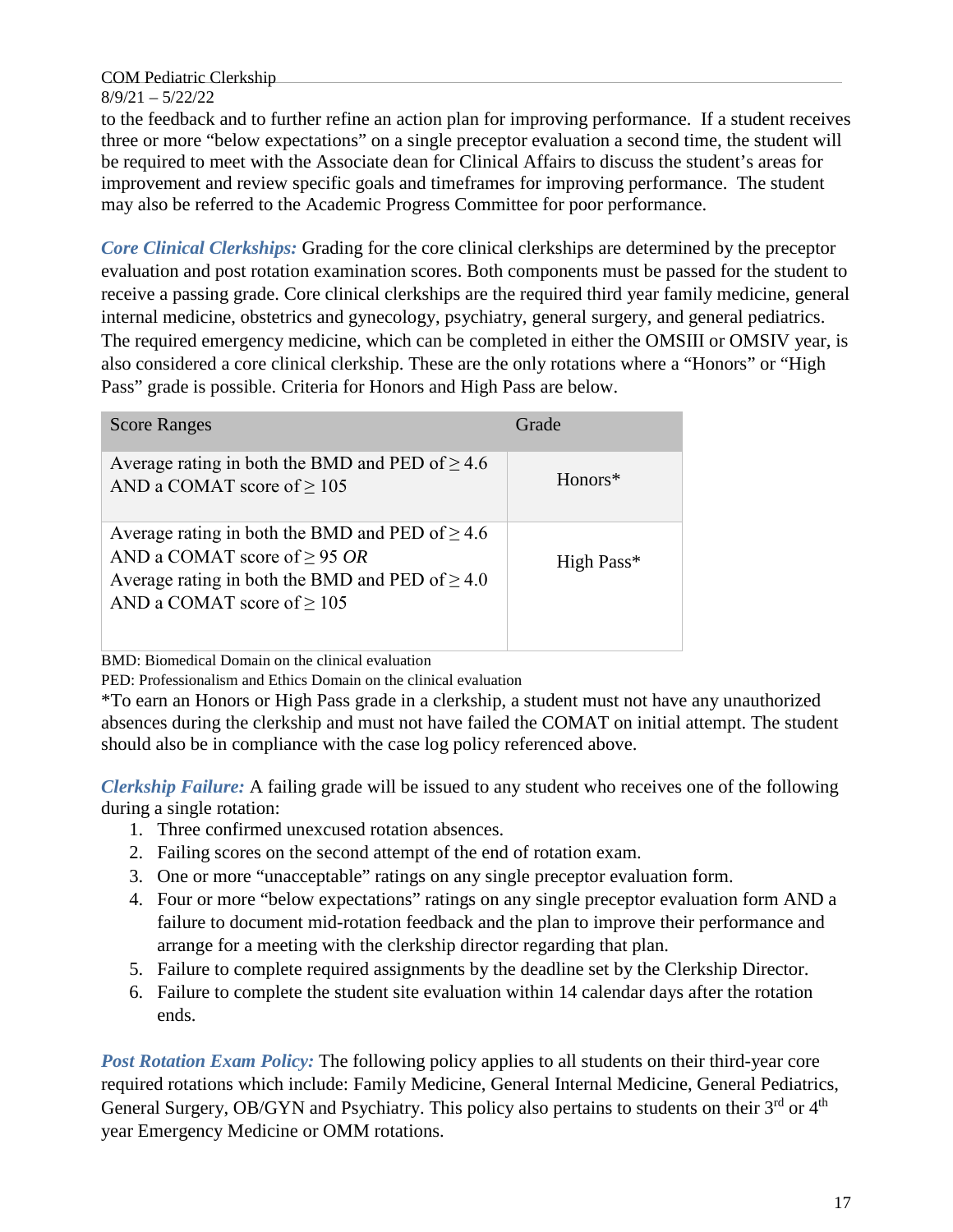# COM Pediatric Clerkship

## 8/9/21 – 5/22/22

- 1. All students are required to take a post rotation examination after each core rotation. The Family Medicine post rotation exam is to be taken after the  $1<sup>st</sup>$  four-week required Family Medicine rotation. The post rotation exam must be taken on the last Thursday or Friday of the clinical rotation.
	- Emergency Medicine, Family Medicine, General Surgery, Internal Medicine, OB/GYN, Pediatrics and Psychiatry examinations will be completed through the NBOME – COMAT website. The minimum passing score is 80.
	- OMM examinations will be completed through the learning management system. The minimum passing score is 70.
	- Any student on a clerkship with a required post rotation exam will receive an email from the department's academic assistant mid-way into the rotation to arrange the exam. If a student has not received information on the exam, the student is required to contact the appropriate academic assistant by Tuesday morning of the 3<sup>rd</sup> week of the rotation to ensure that all students are enrolled for the exam.
	- All exams must be monitored by a DMU-approved proctor.
	- No food, drinks, books, notes, PDAs, i-Touches, cell phones, or other electronic devices are allowed during the exam.
	- If students take an end-of-rotation exam on Thursday or Friday morning, they are expected to report to their clerkship following the exam.
	- Accommodations granted to students by DMU will be honored in the post rotation exam.
- 2. Extensions for completing these examinations may be authorized due to illness or emergencies. To be considered for an extension, the student must:
	- Contact the department academic assistant via phone or email as soon as the student realizes that an extension is required.
	- Explain the circumstances regarding the situation, and why it will not be possible to complete the examination within the specified period of time.
	- Granting of extensions will be approved on a case-by-case basis. The clerkship director will make the final decision as to whether or not an extension is granted.
	- If granted an extension, students are expected to take the end of rotation exam by the deadline set by the Clerkship Director or the exam attempt will be recorded as score of 0.
- 3. Post Rotation Exam Failure:
	- Students who fail their post rotation exam will not be eligible for Honors or High Pass for that rotation.
	- Students must contact the department's academic assistant within 48 hours of being notified of an examination failure to arrange a retake of the examination.
		- o The post rotation examination must be retaken within 14 calendar days of the notification of the initial exam failure. If a student does not retake the post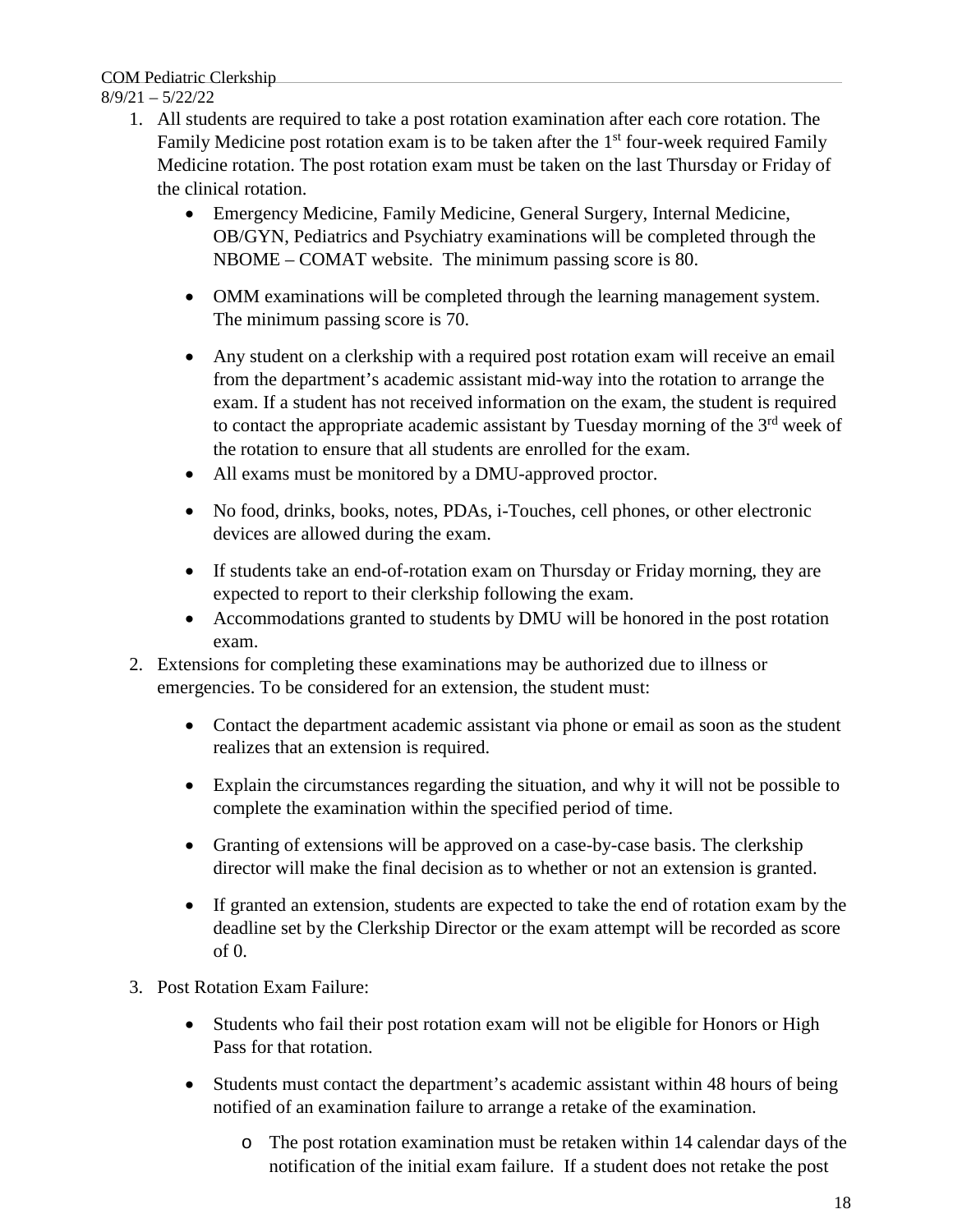rotation exam within 14 calendar days of the notification of initial exam failure, the posted score for the second attempt will be recorded as a 0 and the student fails the clerkship.

- o If the student achieves a score of 80 or higher on the retake, the minimum passing score of 80 will be reported to Clinical Affairs.
- Students who fail the post-rotation retake will fail the clerkship. The Academic Progress Committee will be notified and a plan for remediation MAY be developed, in consultation with COM administration.

*Withdrawal:* If a student withdraws from a clerkship prior to the mid-way point, a "W" will appear on the transcript. If a student withdraws from a clerkship after the midpoint of the rotation and is failing will earn a "WF" and if passing the clerkship, will earn a "WP".

*Incomplete:* A student whose preceptor who has not returned their preceptor of student evaluation will be assigned an Incomplete.

*Remediation:* Clerkship failures require remediation as determined by the appropriate college's Academic Progress Committee (APC).

If a student is required to repeat a clerkship that requires passage of a post rotation exam, the student will be required to retake the post rotation exam after the clerkship is repeated, regardless of previous score. Students are not eligible to earn an Honors or High Pass grade on a clerkship that is being repeated due to clerkship failure.

# **STUDENT WELLNESS**

Student wellness is important to Des Moines University College of Osteopathic Medicine. Students in need of assistance may reach out to their clerkship coordinator, the Director of Graduation and Undergraduate Development, Associate Dean for Clinical Affairs, or the Student Counseling Center at [counseling@dmu.edu](mailto:counseling@dmu.edu) or 515-271-1392. In addition, students may contact the 24-hour Aetna Student Assistance Program at 877-351-7889, the 24-hour Broadlawns Medical Center Crisis Team at 515-282-5752, or the 24-hour National Suicide Prevention Hotline at 800-273-8255.

# **ACADEMIC INTEGRITY STATEMENT**

The faculty of DMU-COM believe that, as future professionals, the students must observe high standards of honesty and integrity and that faculty and students have a shared responsibility to diligently ensure these high standards are upheld. Consequently, the faculty and students agree to abide by the tenets of the University's Code of Conduct and to dutifully report any violation of the Code to appropriate officials. Students who violate the Code of Conduct will be subject to misconduct penalties as outlined in the current COM Student Handbook.